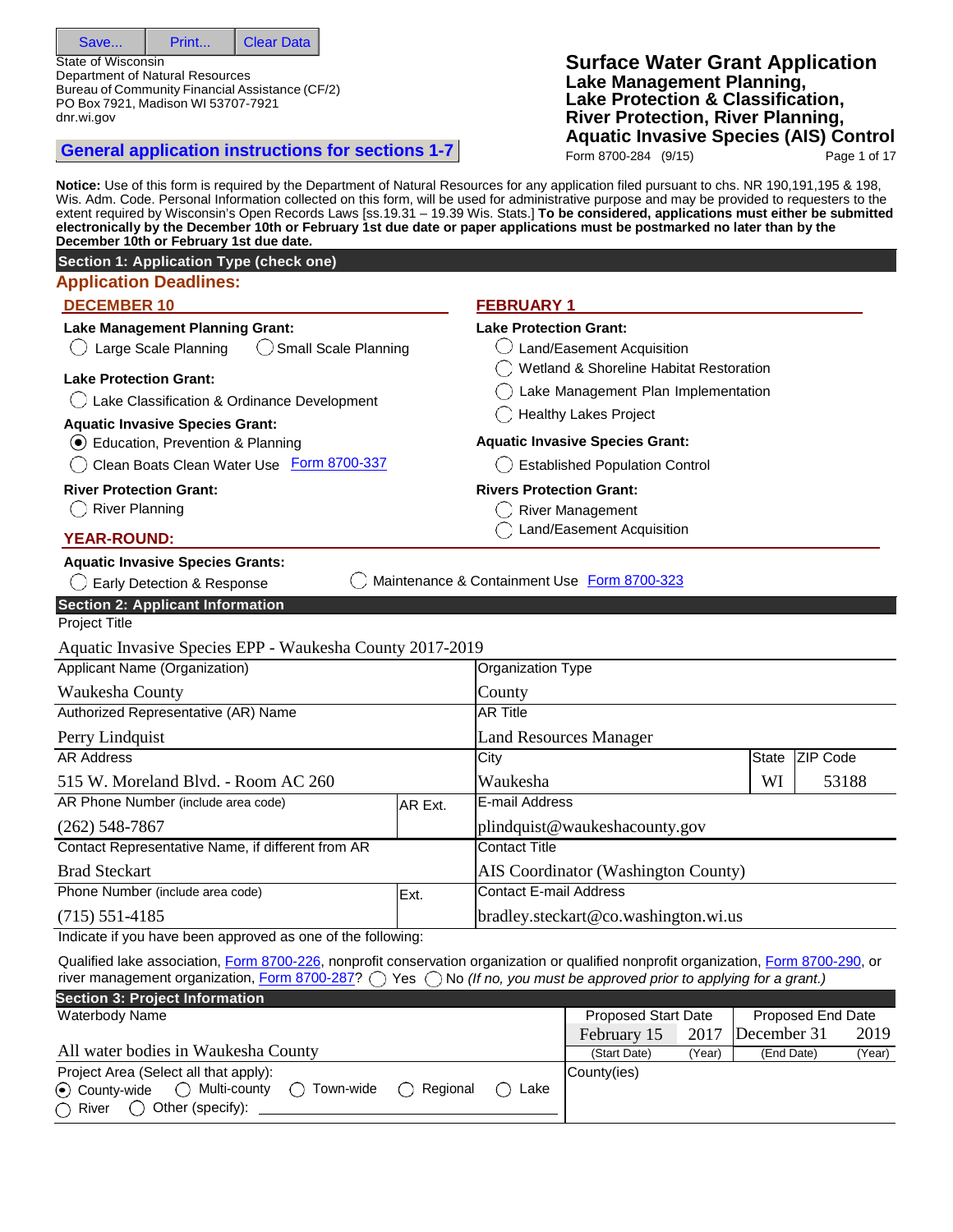|                                                                                                                                                                                                                                                                                                                                                                                              |                                            |                     |        |                        |                                                                           | Form 8700-284 (9/15)                      | <b>Surface Water Grant Application</b><br>Lake Management Planning,<br>Lake Protection & Classification,<br><b>River Protection, River Planning,</b> | <b>Aquatic Invasive Species (AIS) Control</b><br>Page 2 of 17    |  |  |
|----------------------------------------------------------------------------------------------------------------------------------------------------------------------------------------------------------------------------------------------------------------------------------------------------------------------------------------------------------------------------------------------|--------------------------------------------|---------------------|--------|------------------------|---------------------------------------------------------------------------|-------------------------------------------|------------------------------------------------------------------------------------------------------------------------------------------------------|------------------------------------------------------------------|--|--|
| Public Access: Is there public access to the waterbody of which the project is                                                                                                                                                                                                                                                                                                               |                                            |                     |        |                        |                                                                           |                                           | Does this project include Laboratory sample                                                                                                          |                                                                  |  |  |
| proposed?<br>$\odot$ Yes $\bigcirc$ No                                                                                                                                                                                                                                                                                                                                                       |                                            |                     |        |                        |                                                                           | analysis?<br>$\bigcirc$ Yes $\bigcirc$ No |                                                                                                                                                      |                                                                  |  |  |
| If yes, attach a map showing all public access points.                                                                                                                                                                                                                                                                                                                                       |                                            |                     |        |                        | Indicate lab service provider:<br>State Lab of Hygiene, use Form 8700-360 |                                           |                                                                                                                                                      |                                                                  |  |  |
|                                                                                                                                                                                                                                                                                                                                                                                              |                                            |                     |        |                        |                                                                           |                                           |                                                                                                                                                      |                                                                  |  |  |
|                                                                                                                                                                                                                                                                                                                                                                                              |                                            |                     |        |                        |                                                                           |                                           | Other Certified Lab:                                                                                                                                 |                                                                  |  |  |
| <b>Consultation</b>                                                                                                                                                                                                                                                                                                                                                                          |                                            |                     |        |                        |                                                                           |                                           |                                                                                                                                                      |                                                                  |  |  |
| Has the applicant had a pre-application grant scoping consultation with the Department?                                                                                                                                                                                                                                                                                                      |                                            |                     |        |                        |                                                                           |                                           | $\odot$ Yes $\bigcirc$<br><b>No</b>                                                                                                                  |                                                                  |  |  |
| Date of Contact                                                                                                                                                                                                                                                                                                                                                                              |                                            | Name of DNR Contact |        |                        |                                                                           |                                           |                                                                                                                                                      |                                                                  |  |  |
| 12/02/2015                                                                                                                                                                                                                                                                                                                                                                                   |                                            | Heidi Bunk          |        |                        |                                                                           |                                           |                                                                                                                                                      |                                                                  |  |  |
| <b>Project Location</b>                                                                                                                                                                                                                                                                                                                                                                      |                                            |                     |        |                        |                                                                           |                                           |                                                                                                                                                      |                                                                  |  |  |
|                                                                                                                                                                                                                                                                                                                                                                                              | State Assembly District number(s):         |                     |        |                        |                                                                           |                                           | <b>State Senate District number(s):</b>                                                                                                              |                                                                  |  |  |
|                                                                                                                                                                                                                                                                                                                                                                                              | 13, 14, 15, 22, 24, 33, 38, 83, 84, 97, 99 |                     |        |                        |                                                                           |                                           | 33                                                                                                                                                   |                                                                  |  |  |
|                                                                                                                                                                                                                                                                                                                                                                                              |                                            |                     |        |                        | <b>Legal Description</b>                                                  |                                           |                                                                                                                                                      |                                                                  |  |  |
| Sponsor Type<br>(city, village, town, etc. -<br>ex. Holland, Town of)                                                                                                                                                                                                                                                                                                                        | Township<br>(N)                            | Range               | E or W | Section                | Quarter                                                                   | Quarter-<br>Quarter                       | 7 decimal places)                                                                                                                                    | Latitude (North, 4 to Longitude (West, 4 to<br>7 decimal places) |  |  |
| Oconomowoc                                                                                                                                                                                                                                                                                                                                                                                   | 08<br>$\mathbf N$                          | 17                  | E      |                        |                                                                           |                                           |                                                                                                                                                      |                                                                  |  |  |
| Merton                                                                                                                                                                                                                                                                                                                                                                                       | 08<br>$\mathbf N$                          | 18                  | E      |                        |                                                                           |                                           |                                                                                                                                                      |                                                                  |  |  |
| Lisbon                                                                                                                                                                                                                                                                                                                                                                                       | 08<br>$\overline{N}$                       | 19                  | E      |                        |                                                                           |                                           |                                                                                                                                                      |                                                                  |  |  |
| Summit                                                                                                                                                                                                                                                                                                                                                                                       | 07<br>$\mathbf N$                          | 17                  | E      |                        |                                                                           |                                           |                                                                                                                                                      |                                                                  |  |  |
| Delafield                                                                                                                                                                                                                                                                                                                                                                                    | 07<br>$\mathbf N$                          | 18                  | E      |                        |                                                                           |                                           |                                                                                                                                                      |                                                                  |  |  |
| Pewaukee                                                                                                                                                                                                                                                                                                                                                                                     | 07<br>$\overline{N}$                       | 19                  | E      |                        |                                                                           |                                           |                                                                                                                                                      |                                                                  |  |  |
| Ottawa                                                                                                                                                                                                                                                                                                                                                                                       | 06<br>$\mathbf N$                          | 17                  | E      |                        |                                                                           |                                           |                                                                                                                                                      |                                                                  |  |  |
| Genesee                                                                                                                                                                                                                                                                                                                                                                                      | 06<br>$\mathbf N$                          | 18                  | E      |                        |                                                                           |                                           |                                                                                                                                                      |                                                                  |  |  |
| Muskego                                                                                                                                                                                                                                                                                                                                                                                      | 05<br>$\mathbf N$                          | 20                  | E      |                        |                                                                           |                                           |                                                                                                                                                      |                                                                  |  |  |
| Mukwonago                                                                                                                                                                                                                                                                                                                                                                                    | 05<br>N                                    | 19                  | E      |                        |                                                                           |                                           |                                                                                                                                                      |                                                                  |  |  |
| Section 4: Federal Nonpoint Source Program Funding Eligibility - For Lake Protection or River Protection Grants Only                                                                                                                                                                                                                                                                         |                                            |                     |        |                        |                                                                           |                                           |                                                                                                                                                      |                                                                  |  |  |
| Not applicable.                                                                                                                                                                                                                                                                                                                                                                              |                                            |                     |        |                        |                                                                           |                                           |                                                                                                                                                      |                                                                  |  |  |
| <b>Section 5: Cost Estimate and Grant Request</b><br>List organization (e.g., school, town, county, nonprofit other management organization, etc.) other than the applicant that are providing<br>financial support in the project. Identify the type of financial support (cash, volunteer hours, equipment, etc) and attach a copy of the<br>organizations letter of financial commitment. |                                            |                     |        |                        |                                                                           |                                           |                                                                                                                                                      |                                                                  |  |  |
| <b>Organization Name</b>                                                                                                                                                                                                                                                                                                                                                                     |                                            |                     |        |                        | Type of Support                                                           |                                           |                                                                                                                                                      | Amount<br>of Support                                             |  |  |
| <b>Tall Pines Conservancy</b>                                                                                                                                                                                                                                                                                                                                                                |                                            |                     |        |                        | Cash                                                                      |                                           |                                                                                                                                                      | \$1,000.00                                                       |  |  |
| Big Muskego Lake                                                                                                                                                                                                                                                                                                                                                                             |                                            |                     |        | Cash                   |                                                                           | \$5,000.00                                |                                                                                                                                                      |                                                                  |  |  |
| Pewaukee Lake Sanitary District                                                                                                                                                                                                                                                                                                                                                              |                                            |                     |        | Cash                   |                                                                           | \$3,000.00                                |                                                                                                                                                      |                                                                  |  |  |
| Upper Nemahbin Lake Management District                                                                                                                                                                                                                                                                                                                                                      |                                            |                     |        | Cash                   |                                                                           | \$3,000.00                                |                                                                                                                                                      |                                                                  |  |  |
| Friends of Beaver Lake                                                                                                                                                                                                                                                                                                                                                                       |                                            |                     | Cash   |                        | \$3,000.00                                                                |                                           |                                                                                                                                                      |                                                                  |  |  |
| <b>Fox River Commission</b>                                                                                                                                                                                                                                                                                                                                                                  |                                            |                     |        | Cash                   |                                                                           | \$3,000.00                                |                                                                                                                                                      |                                                                  |  |  |
| Lac La Belle Lake District                                                                                                                                                                                                                                                                                                                                                                   |                                            |                     |        | Cash                   |                                                                           | \$3,000.00                                |                                                                                                                                                      |                                                                  |  |  |
| Silver Lake District                                                                                                                                                                                                                                                                                                                                                                         |                                            |                     |        |                        | Cash (\$3K), Equipment, Hours                                             |                                           |                                                                                                                                                      | \$4,952.52                                                       |  |  |
| Ashippun Lake District                                                                                                                                                                                                                                                                                                                                                                       |                                            |                     |        | Cash (\$1K), Equipment | \$2,442.56                                                                |                                           |                                                                                                                                                      |                                                                  |  |  |
| Golden Lake(553.20)Hunters Lake(1192.56)                                                                                                                                                                                                                                                                                                                                                     |                                            |                     |        | Donated Equipment      |                                                                           |                                           | $\overline{$1,745.76}$ +                                                                                                                             |                                                                  |  |  |

| Are there federal dollars in this project? $\bigcirc$ Yes $\bigcirc$ No | Source of Federal Funds |
|-------------------------------------------------------------------------|-------------------------|
|                                                                         |                         |

 $+$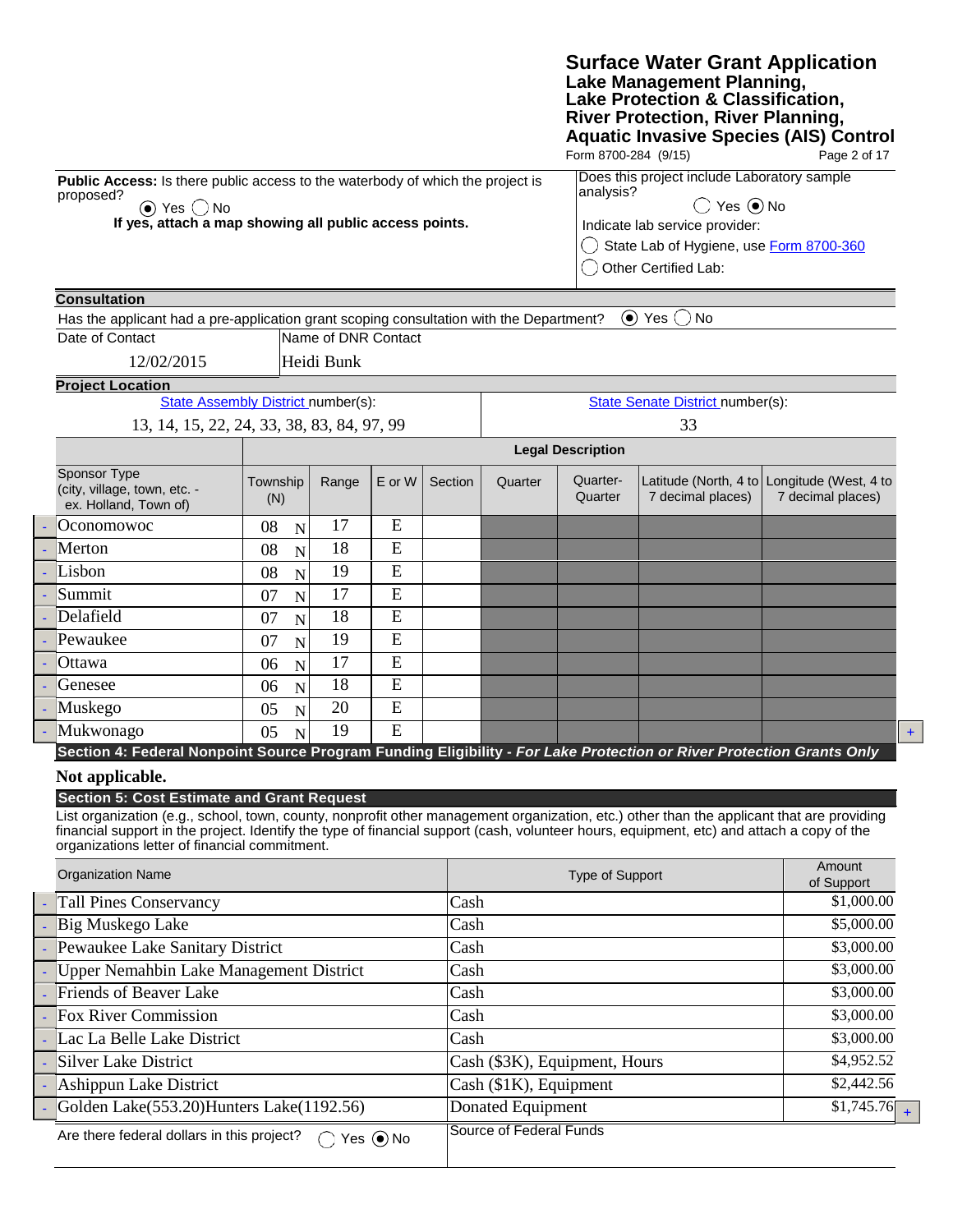## **Surface Water Grant Application Lake Management Planning, Lake Protection & Classification, River Protection, River Planning, Aquatic Invasive Species (AIS) Control** Form 8700-284 (9/15) Page 3 of 17

|                                                      |                                                                                                                                                                                                                      | <b>Project Budget</b> |            |               |                                                       |              |
|------------------------------------------------------|----------------------------------------------------------------------------------------------------------------------------------------------------------------------------------------------------------------------|-----------------------|------------|---------------|-------------------------------------------------------|--------------|
|                                                      |                                                                                                                                                                                                                      |                       |            |               |                                                       |              |
| Costs for<br>Each Category                           | Activity                                                                                                                                                                                                             | Time<br>(hr.)         | Cash Cost  | Time<br>(hr.) | Donated Value                                         | Subtotal     |
| Wages & Emp. Benefits                                | AIS Coordinator - Strategic<br>planning, AIS inventories,<br>CBCW, building lake<br>partnerships, supervise<br>Summer Intern(s)                                                                                      | 3,328                 | 107,000.00 |               |                                                       | \$107,000.00 |
| Wages & Emp. Benefits                                | Summer Intern - (same<br>activities as above)                                                                                                                                                                        | 2,400                 | 18,000.00  |               |                                                       | \$18,000.00  |
| Wages & Emp. Benefits                                | County Land Cons. & Parks<br>staff - monitoring 3 county-<br>owned launches, installing<br>AIS signs, AIS planning, web<br>page, grant administration,<br>staff training & supervision,<br>lake partnerships, E-News |                       |            | 420           | 33,650.00                                             | \$33,650.00  |
| Supplies & Equipment                                 | AIS signs/kiosks, boat<br>cleaning equipment, field<br>work supplies, mail/adver.<br>field equipment, co. vehicles                                                                                                   |                       | 2,400.00   |               | 9,000.00                                              | \$11,400.00  |
| Donated Equipment Use                                | County office space, Internet,<br>support services (3 AIS<br>employees)                                                                                                                                              |                       |            |               | 15,300.00                                             | \$15,300.00  |
| <b>Consulting Services</b>                           | SEWRPC - compile AIS data<br>and write Strategic Plan                                                                                                                                                                |                       | 10,000.00  |               |                                                       | \$10,000.00  |
| Travel, Meals, Lodging & Training                    | AIS Coordinator & Intern                                                                                                                                                                                             |                       | 4,200.00   |               |                                                       | \$4,200.00   |
| Lakes (in-kind contributions)                        | Labor for AIS surveys                                                                                                                                                                                                |                       |            |               | 3,000.00                                              | \$3,000.00   |
| <b>Subtotals</b>                                     |                                                                                                                                                                                                                      |                       | 141,600.00 |               | 60,950.00                                             | \$202,550.00 |
| <b>The Default State</b><br><b>Share Percentage:</b> | <b>Alternative State Share %</b>                                                                                                                                                                                     | 70                    |            |               | Total Project Cost Estimate<br>(Cash + Donated Value) | \$202,550.00 |
|                                                      |                                                                                                                                                                                                                      |                       |            |               | <b>State Share Requested</b>                          | \$141,600.00 |
| Empty                                                |                                                                                                                                                                                                                      |                       |            |               |                                                       |              |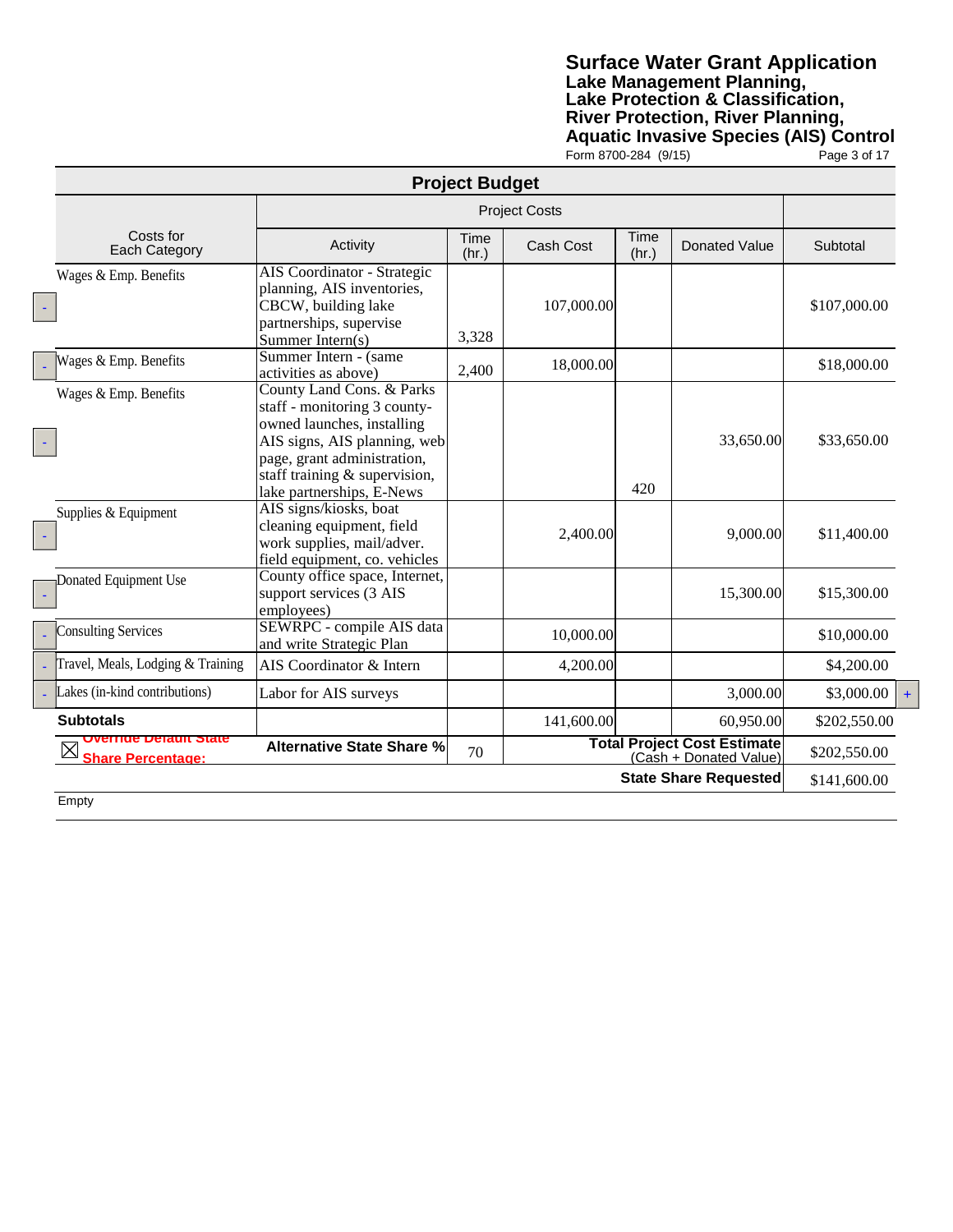| Section 6: Attachments (check all that are included)                                                                                                                                                                                                                                                                                                                                                                                                                            |             |
|---------------------------------------------------------------------------------------------------------------------------------------------------------------------------------------------------------------------------------------------------------------------------------------------------------------------------------------------------------------------------------------------------------------------------------------------------------------------------------|-------------|
| A. For all applicants: (Refer to instructions for applicability.)                                                                                                                                                                                                                                                                                                                                                                                                               |             |
| $\boxtimes$ 1. Authorizing resolution                                                                                                                                                                                                                                                                                                                                                                                                                                           |             |
| 2. Letters of commitment if the project is receiving donation or cash contribution                                                                                                                                                                                                                                                                                                                                                                                              |             |
| $\boxtimes$ 3. Map of project location, boundaries, and public access                                                                                                                                                                                                                                                                                                                                                                                                           |             |
| 4. For projects sending samples to the State Lab of Hygiene (SLOH) only; a completed SLOH projected cost form<br>B. For first time applicants that are Lake Management Organizations (LMOs), River Management Organizations (RMOs)                                                                                                                                                                                                                                              |             |
| 1. Completed Form 8700-226 (LMOs) or 8700-287 (RMOs)                                                                                                                                                                                                                                                                                                                                                                                                                            |             |
| C. For First time non-profit organizations or non-profit conservation organization                                                                                                                                                                                                                                                                                                                                                                                              |             |
| 1. Copy of IRS 501(c)(3) determination letter and copies of your Articles of Incorporation and Bylaws                                                                                                                                                                                                                                                                                                                                                                           |             |
| 2. A completed Form 8700-290                                                                                                                                                                                                                                                                                                                                                                                                                                                    |             |
| For projects that entail sending samples to the State Lab of Hygiene (SLOH) only; a completed SLOH projected cost form                                                                                                                                                                                                                                                                                                                                                          |             |
| D. For Land Acquisition                                                                                                                                                                                                                                                                                                                                                                                                                                                         |             |
| 1. Completed Form 1800-001, Environmental Hazard Assessment                                                                                                                                                                                                                                                                                                                                                                                                                     |             |
| 2. Appraised                                                                                                                                                                                                                                                                                                                                                                                                                                                                    |             |
| 3. Title insurance                                                                                                                                                                                                                                                                                                                                                                                                                                                              |             |
| E. Design specifications, if applicable, for River Management or Lake Management Plan Implementation                                                                                                                                                                                                                                                                                                                                                                            |             |
| <b>Section 7: Certification</b><br>By submitting this application, I am requesting a variance from the DNR to ss. NR 190.05(4), NR 190.15(6), NR 191.05(1),<br>NR 195.07(4), NR 198.23(1), NR 198.44(1), Wis. Adm. Code, as appropriate, to establish an application deadline of December 10 and<br>February 1. The requested variance is in my interest and is essential to effect the necessary DNR grant actions and program objective<br>of a uniform application deadline. |             |
| Note: If submitting this request by email, please type your name on the signature line. Your email message can be used as an electronic signature.                                                                                                                                                                                                                                                                                                                              |             |
| Perry M. Lindquist                                                                                                                                                                                                                                                                                                                                                                                                                                                              | 12/10/2016  |
| Signature of Authorized Representative                                                                                                                                                                                                                                                                                                                                                                                                                                          | Date Signed |
| DNR LISE ONLY                                                                                                                                                                                                                                                                                                                                                                                                                                                                   |             |

| <b>DNR USE ONLY</b>                                     |                       |           |                                                      |                              |      |  |  |  |
|---------------------------------------------------------|-----------------------|-----------|------------------------------------------------------|------------------------------|------|--|--|--|
| <b>Application Type</b>                                 | Research/Demo Project |           | Waterbody ID                                         | <b>Project Priority Rank</b> |      |  |  |  |
| County                                                  | Yes                   | <b>No</b> |                                                      |                              |      |  |  |  |
| Is the applicant a Green Tier Community Charter member? |                       |           | Is the <b>project</b> within a Green Tier Community? |                              |      |  |  |  |
|                                                         | ) No<br>Yes           |           |                                                      | Yes                          | : No |  |  |  |
| AIS/Lake/River Coordinator Approval/Date                |                       |           | Environmental Grants Specialist Approval/Date        |                              |      |  |  |  |
|                                                         |                       |           |                                                      |                              |      |  |  |  |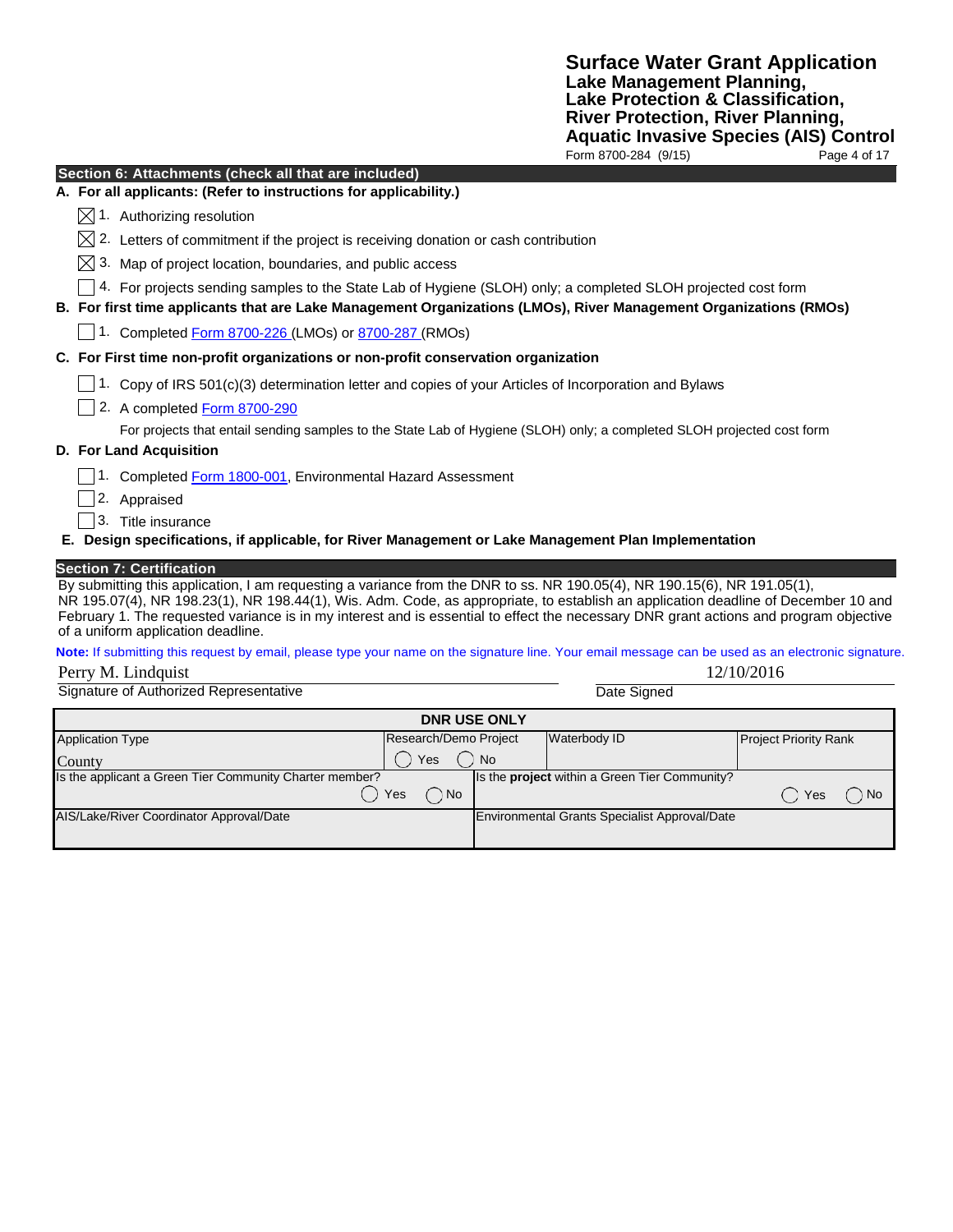## **Section 8: Project Description**

### **A. Project Area and Public Access/Use ?**

This Aquatic Invasive Species (AIS) project covers all the water resources contained in Waukesha County, a highly urbanizing 580 square mile area bordering the west side of Milwaukee, and a 45 minute drive east of Madison. The county has an estimated 2017 population of 393,927, making it the third most populous County in Wisconsin. With over 14,000 acres of open waters, 80 named lakes, and over 50 public launches and access points, the County contains some of the most heavily used water bodies in the state. There are 48 lakes over 30 acres in size, the most in southeast Wisconsin, and over 300 lineal miles of perennial named streams.

One lake (Spring Lake) is designated by the DNR as an "Outstanding Water Resource", while three local streams (Genesee Creek, Mukwonago River and a portion of the Oconomowoc River) have been designated as "Exceptional Water Resources." The northwest quadrant of the county is known locally as "lake country", where a concentration of the largest lakes occurs and land use patterns are heavily rooted along the lakeshores.

Waukesha County maintains an extensive natural resource based parks system covering over 8,000 acres, including 8 major parks (>250 acres each), 6 public beaches, 5 public boat launches, a 487-acre nature center/planetarium, 3 golf courses, 2 ice arenas, over 3,300 acres of greenway lands along local streams, 40 miles of paved bike and pedestrian trails, and 4 major land holdings to be developed for future County parks. The lakes with access from County-owned boat launches include Upper and Lower Namahbin Lakes (Summit), Pewaukee Lake (Pewaukee/Delafield), Nagawicka Lake (Delafield), Ashippun Lake (Oconomowoc) and School Section Lake (Ottawa). All these lakes would be included in the proposed AIS program described below.

## **? B. Problem Statement**

Almost 2 million people live within a 90 minute drive of over 50 boat launches on lakes and rivers in Waukesha County. AIS are already a huge problem in Waukesha County, with many of the lakes over 500 acres severely impacted by species such as Eurasian water-milfoil, zebra mussels, curly-leaf pondweed, and starry stonewort. Several local lakes have completed AIS inventories in the past, while others have inventories planned for 2017. Some lakes have been aggressive and successful in their AIS monitoring and control efforts, while others have lacked the necessary resources to do so.

After starry stonewort was discovered, Waukesha County successfully applied to fund an AIS Coordinator in 2016. Since then, Lake Associations and Districts (labeled "Lake Groups" w/in this grant), County Board and community members, the DNR, and surrounding counties have generated a great deal of interest to commit significant time and energy to combat AIS.

Having such a passionate response from the community and county staff, Waukesha County wants to strike with education, prevention, and planning efforts while the iron is hot. We have recognized an immediate push from the community for a more comprehensive strategy to address the spread of exotics to and from the high-traffic water resources in the county.

It was agreed that a county-wide AIS-focused Clean Boats Clean Waters (CBCW)/Citizen Lakes Monitoring Network (CLMN), survey/mapping, and AIS Identification program was needed to: 1) better document and monitor local AIS issues; 2) educate the general public and policy makers about the local AIS problem, environmental and economic impacts, and methods of control; and 3) develop a long-term strategic plan to prevent the spread of aquatic invasive species to and from local lakes and streams. Energy generated from these circumstances led to partnerships between the Southeastern Wisconsin Regional Planning Commission, and DNR, and a joint position shared with Washington County.

### **C. Project Description and Timeline Matrix ?**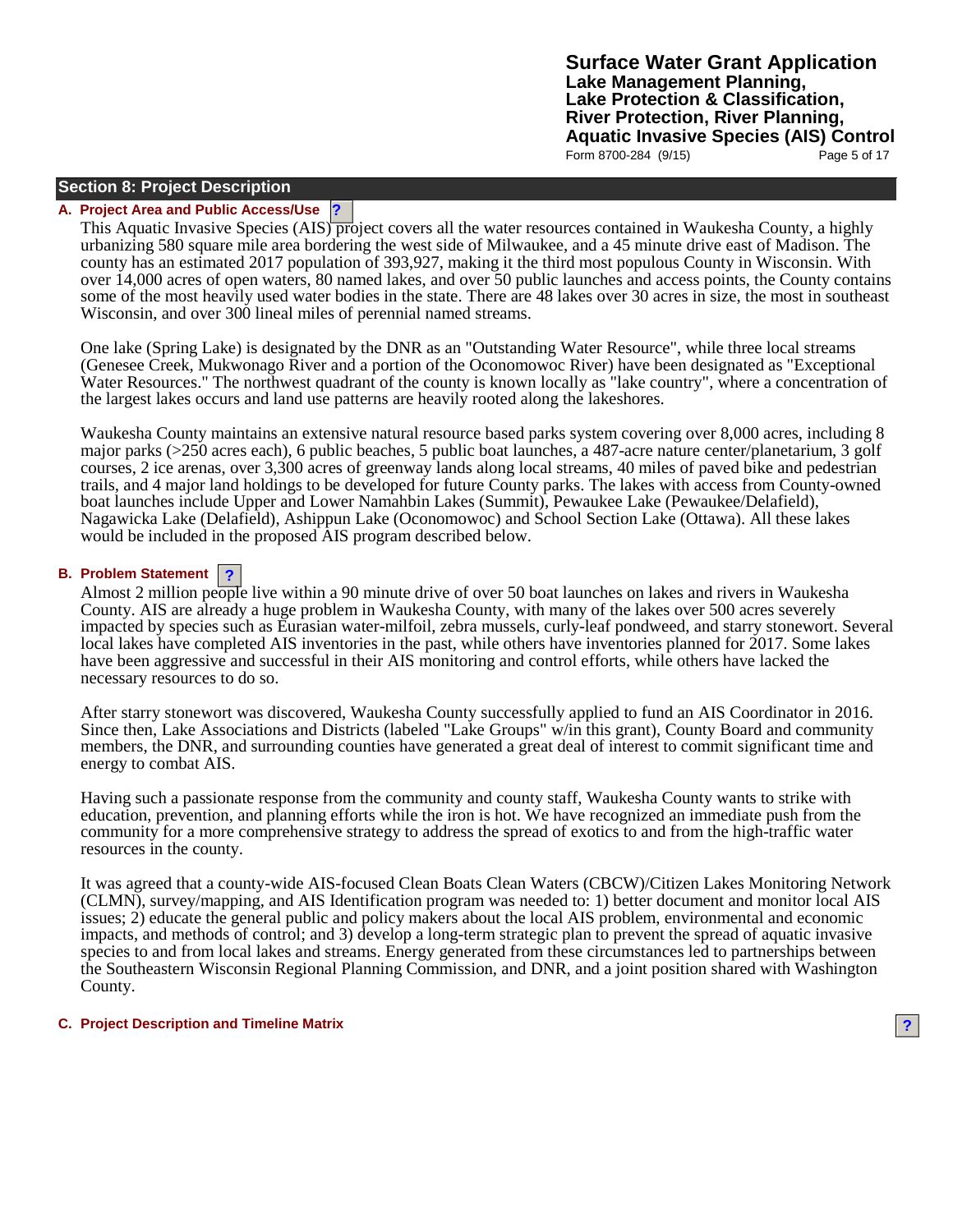**Surface Water Grant Application Lake Management Planning, Lake Protection & Classification, River Protection, River Planning, Aquatic Invasive Species (AIS) Control** Form 8700-284 (9/15) Page 6 of 17

### **1. Goal/Job Objective:**

GOAL: Prevent and/or slow the spread of aquatic invasive species in Waukesha County and consequently, WI.

OBJECTIVE 1: The Waukesha County Land Resources and Parks Divisions will develop, implement, and maintain a community-focused AIS prevention and control strategy that is congruent with the Statewide education priority. The Waukesha County Land Resources Division (LRD) will inform and ensure participation by strategically partnering with State, Washington County LWCD, and water resource-focused groups within Waukesha County, measuring success by attendance and participation.

#### **1.a. Activity** X

Conduct and maintain "Educational Programming" throughout the County and State to inform the public about AIS to prevent their spread. AIS Coordinator will give talks and/or present posters at Upper Midwest Invasive Species Conference (UMISC), WI Lakes Convention, AIS quarterly meetings, local community meetings and classrooms, County Board meetings, Lake Groups, law enforcement training, and other public meetings. Coordinate AIS educational programming in the County. Add data into SWIMS database and maintain updated data. All Quarters.

#### **Method and Data Collected**

Speak on selected topics or present poster at UMISC and/or WI Lakes Convention. Maintain community partnerships by speaking at Lake Group annual meetings, County Board meetings, and in response to to customer needs. Present and make contacts at annual teacher tour for classroom education. Advertise training dates to law enforcement, Lake Groups that obtain CBCW Grants, and CLMN volunteers via UWEX calendar, AIS Listserv, targeted E-news, press releases, and social media. Present CBCW training to County staff. Report CBCW, CLMN, and Plant ID trainings attendance in SWIMS.

#### **Deliverable/Outcomes**

Presentation or poster at 1-3 major State conferences each year (UMISC, WI Lakes Convention). Present AIS information to minimum 3-8 Lake Groups each year. Present annually at County Board meeting. Be available to present on topics/species/pathways in which rapid response may occur (APM, starry stonewort, water dropwort, reed mannagrass). Present at annual County-sponsored teacher tour/training and a minimum of 2-5 classrooms or clubs/year. Maintain good working relationships with local Lake Groups. Freely share AIS data and information, focusing on coordinated AIS program efforts among the numerous lakes in Waukesha County. Collect attendance sheets from CBCW, CLMN trainings and record in SWIMS database. Lake Groups, municipalities and Board members will gain a better understanding of the AIS, and knowledge of how to prevent the spread. They will learn about AIS pathways and how to prevent releasing AIS, and be liaisons to communicate ideas to community.

## **1.b. Activity**

X

Train lake volunteers, CBCW grantees, law enforcement, Lake Leaders Institute participants, Water Action Volunteers (WAV), County boat launch staff and other groups. Provide local and State-wide CBCW leadership, education, and training in the community per State Requirement NR 198.22(1)(d). Provide CLMN education and leadership, and Plant ID trainings to community. Distribute training and outreach materials appropriately to each respective group including but not limited to: SAH stickers, CBCW stickers, brochures, towels, ice-packs, pencils/pens, data sheets, survey sheets, clip boards, emergency contact numbers, WI wildcards, ID sheets, shirts, hats, and supplemental information. Act as a point-of-contact for CBCW, CLMN, and plant ID technical issues. Act as a lead worker for CBCW efforts in Waukesha County, providing insight and scheduling of AIS interns with a focus on working weekends at boat launches. Quarters April-June, July-Sept.

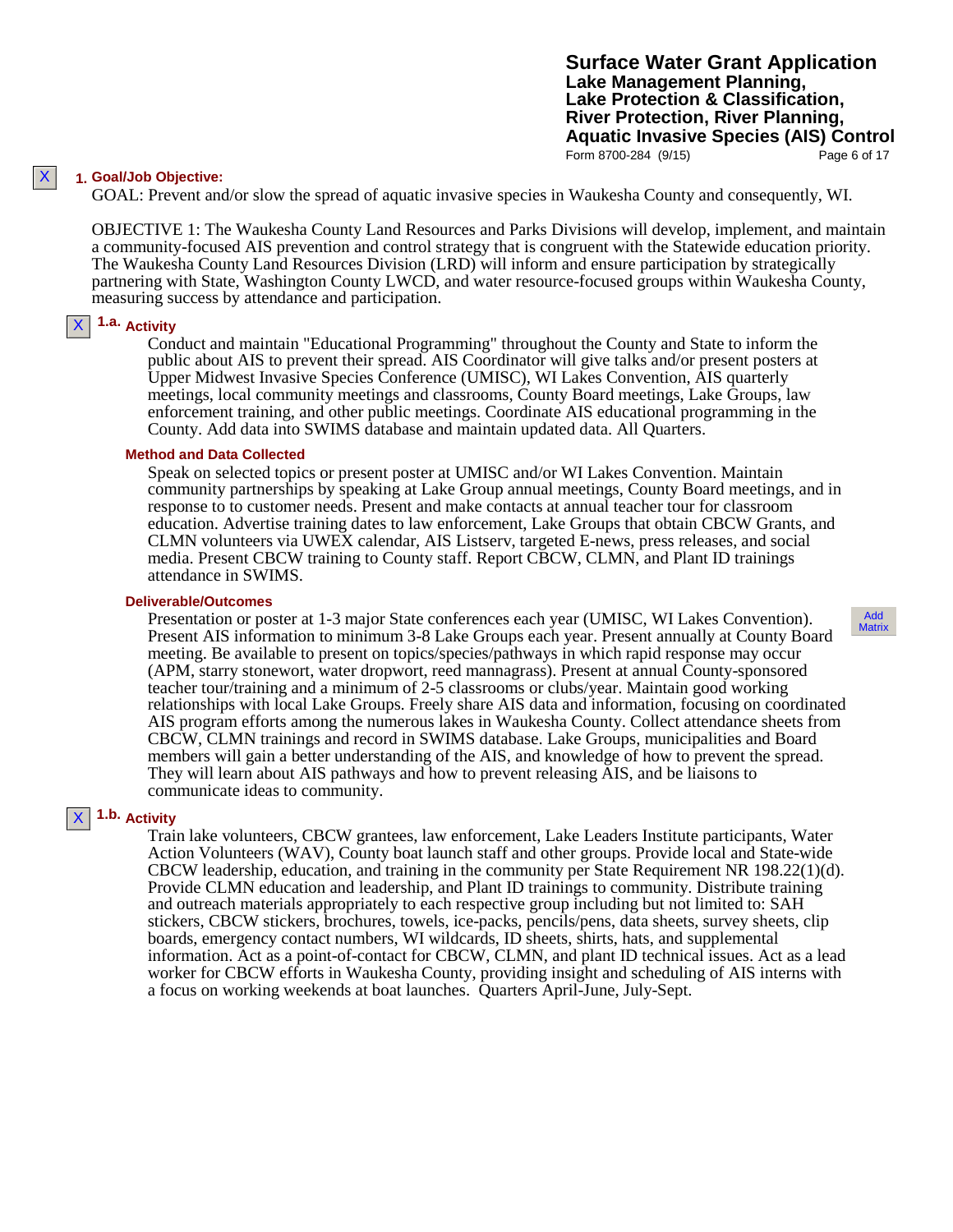## **Surface Water Grant Application Lake Management Planning, Lake Protection & Classification, River Protection, River Planning, Aquatic Invasive Species (AIS) Control** Form 8700-284 (9/15) Page 7 of 17

#### **Method and Data Collected**

Provide each volunteer or worker with appropriate and adequate materials correlating to their training. Make 200 packets for trainings which include: SAH stickers(2000), CBCW stickers(500), pencils, data sheets, CBCW survey, ID sheets, local emergency contacts, and supplemental info, and shirts to give to CBCW and CLMN attendees, trainees, and staff. Provide live samples of local aquatic flora and fauna to present during trainings (NR 40.06(2) - permit required). Collect attendance sheets from each training and enter data into SWIMS. Be available to answer grant questions and connect CBCW grantees to correct DNR personnel. Be the lead worker of CBCW efforts in Waukesha County, providing oversight and scheduling of AIS interns. Collect CBCW/CLMN data and enter into SWIMS or direct grantees how to enter data into SWIMS. Lead CBCW efforts on lakes that contain NR40 Prohibited species, e.g. starry stonewort.

### **Deliverable/Outcomes**

Obtain and maintain NR40.06(2) permit to transport and collect AIS. Conduct 2-6 CBCW trainings per year per State Requirement NR 198.22 (1)(d); 1-3 CLMN trainings per year; and 1-2 Plant ID training per year for the 3 year duration of the grant. Have at least 2 law enforcement or DNR Warden/Waterguards attend 1 CBCW training per year. Share photos and presentations. Submit CBCW, CLMN, and Plant ID trainings attendance to SWIMS. Enter data from County staff into SWIMS. Busy launches will be covered by CBCW on weekends. Train interns to use SWIMS. Training packets and materials will provide resources to initiate talking points and conversations with community members and conduct surveys, reaching out into community to convey the importance of preventing AIS. Boaters will remember training and be reminded to follow decontamination steps when they see SAH! or CBCW logos.

#### **1.c. Activity** X

Maintain or implement new projects in community.

1) Bait Dealer, Nursery, and Pet Store Initiative/Habitattitude: Visit bait shops, nursuries to supply WI wild-cards and supplemental information (e.g. AIS brochures). Visit pet stores and provide "Do Not Release" soil sticks and bungee corded cards. Communicate importance of recognizing AIS pathway issues that stem from pet/aquarium release. Be point of contact for AIS questions.

2) Create County-wide map of Purple Loosestrife (PL) Beetle Biocontrol Rearing Project. 3) Stemming from a 2016 pilot project, continue conducting "Waterfowl Hunter Outreach Opening Day Survey" to hunters and enter data in SWIMS. Focus on Big Muskego Lake, a haven for duck hunters that is riddled with starry stonewort. Continue to work with DNR Waterguard and Warden. 4) Work with AIS Outreach Specialist (currently Tim Campbell) to conduct CBCW surveys on iPads/ tablets.

All Quarters.

## **Method and Data Collected**

1) LRD staff will communicate and distribute outreach materials to bait shops and pet stores. Provide Habitattitude information, and Sea Grant "Do Not Release" soil sticks and bungee cards to local Petsmart, Petco, plant nurseries, and other pet stores and bait dealers.

2) Integrate Purple Loosestrife Beetle Biocontrol project into Waukesha County 4H by partnering with Washington County 4H program, which is the most active PL project in the State. Work with DNR wetland specialists to distribute PL root stock, insect release DNR forms, pots, netting, and beetles to participants (10 beetles/pot). Provide training to all participants.

3) Distribute Waterfowl Hunter surveys on opening weekend, submit to SWIMS database.

4) Conduct CBCW surveys on tablets/iPads and give feedback to DNR.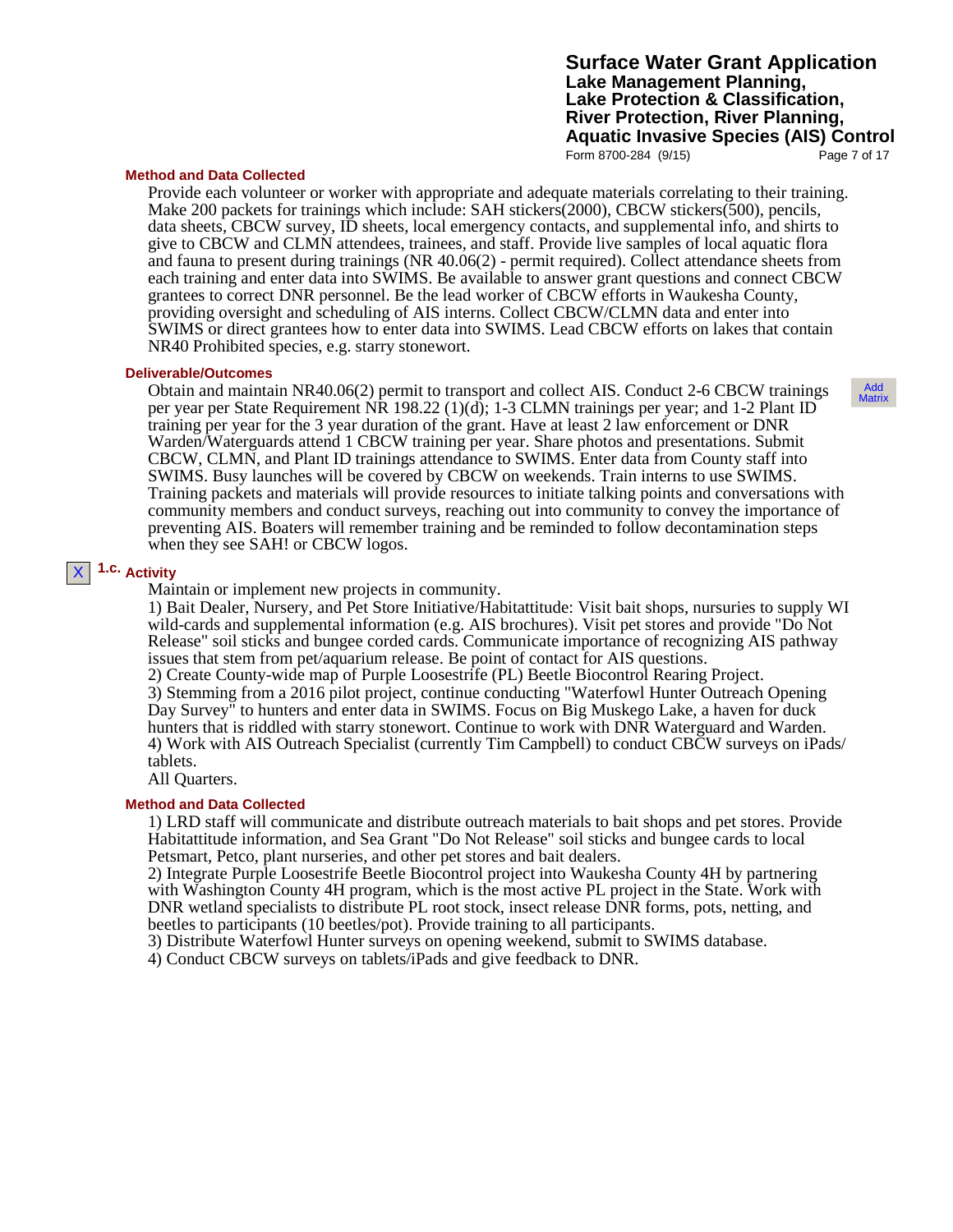Form 8700-284 (9/15) Page 8 of 17

#### **Deliverable/Outcomes**

1) Visit at least 3-8 pet stores per year, provide adequate amount of soil sticks for potted plants and bungee cards for plants in plastic tubes. Educate employees about AIS and supply with resources to effectively communicate AIS pathway information to public. Visit 2-4 local bait shops per year. Stock bait shops with "Contain Your Crawlers" and Habitattitude supplemental brochures and WI wild cards. Record in Time Reporting software. Store employees will recognize connection between bait and aquarium trade and AIS in the environment and communicate to customers who buy from those stores, thus preventing the spread of AIS.

2) Provide maps of PL populations and beetle release points within the County each year, growing the 4H program. Use data from PL map to determine distribution of PL beetles for the next year.

3) Enter waterfowl hunter surveys into SWIMS, distribute educational materials to hunters.

4) Tablet CBCW surveys will increase program's efficiency.

## **1.d. Activity**

X

Maintain existing, and place more 4'x4' AIS Cleaning Stations with attached cleaning equipment (brooms, brushes, graplers) at boat launches. Integrate technology by placing QR code on station that links smart phones to DNR website. a QR code is a machine-readable code consisting of an array of black and white squares, typically used for storing URLs or other information for reading by the camera on a smartphone. Update and maintain "local information" section. Periodically check to make sure equipment is safe and functional. Replace faulty equipment as necessary (see attached picture). Use cleaning stations as a tool to build community relationships with Lake Groups. Quarters July-Sept.

#### **Method and Data Collected**

AIS Cleaning stations have been designed by the County and installed on 5 County-owned launches. AIS Coordinator will maintain signs and replace brooms, brushes, and grabbers as needed. Lake Groups can purchase a cleaning station from our partner Signs Plus. The County will construct a frame, install the sign, and provide brushes, brooms, and a grabber.

#### **Deliverable/Outcomes**

Create frames and install cleaning stations on 2-3 lakes per year for the duration of the three year grant. Replace brooms, brushes, and grabbers as needed. Cleaning Stations can be used by AIS Coordinator, interns and public to remove aquatic vegetation from boats and trailers. Cleaning Stations will remind boaters, who previously would not have, to clean off their boat. Boaters have been successfully using the 7 previously installed signs and tools. Stations also start a conversation about the spread of current AIS on "local information" panel.

## **1.e. Activity**

X

Maintain presence on social media outlets including Facebook, Twitter, Constant Contact E-News, AIS Listserv, and County website. Post to social media via Twitter, Facebook, and/or other up-to-date platform once a week. Get Constant Contact up and running, and distribute monthly E-News to email Waukesha County AIS Email List. Grow Constant Contact subscribers. All Quarters.

#### **Method and Data Collected**

Regularly post on Waukesha County Parks Facebook page, Twitter page, and any other social media platforms that become mainstream during the 3 year duration of this grant. Maintain a monthly E- newsletter using Constant Contact email list. Grow Constant Contact subscribers. Maintain current data on Waukesha County AIS web page.

#### **Deliverable/Outcomes**

Post on Waukesha County social media once a week during busy season. Write E-newsletter monthly throughout each year highlighting new data, activity summaries, stories, maps, and upcoming events dealing with AIS in Waukesha County. Post E-newsletters, updated maps, and other pertinent information on Waukesha County website. Twitter, Facebook, and Constant Contact will increase public awareness of AIS. If AIS Coordinater gets any sort of "community following," they can use it to update local contacts on issues, warnings, or announcements. Lake Group members will know what AIS Coordinator is doing weekly and can have the ability to easily grow their following by sharing with other community members.

Add Matrix

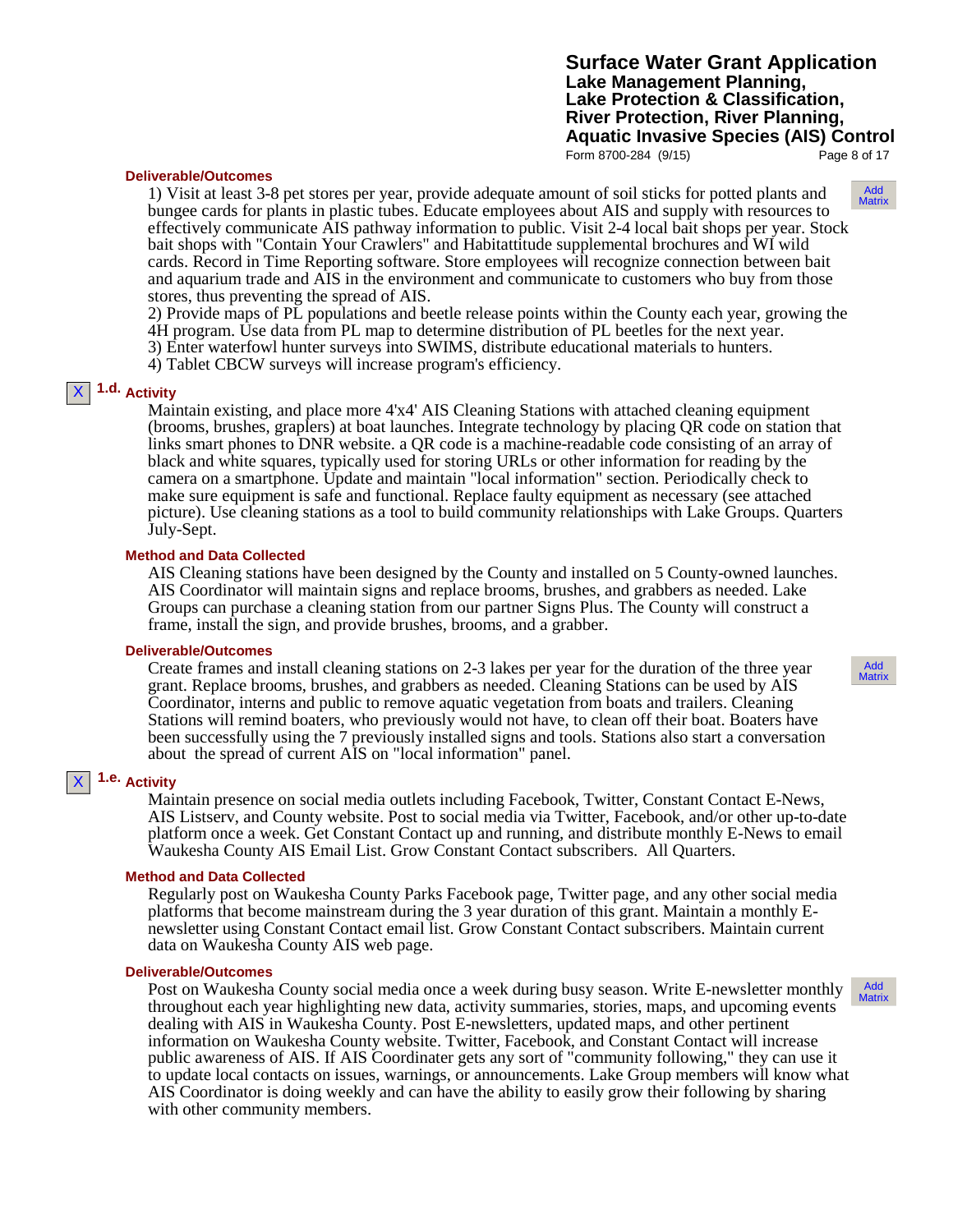**Surface Water Grant Application Lake Management Planning, Lake Protection & Classification, River Protection, River Planning, Aquatic Invasive Species (AIS) Control** Form 8700-284 (9/15) Page 9 of 17

## **1.f. Activity**

X

Implement existing projects that proven successful by Washington County, who Waukesha shares an AIS Coordinator with.

1) Provide training and participate in Drain Campaign distributing >400 ice packs on Labor Day weekend.

2) Landing Blitz distributing >300 SAH! towels on 4th of July weekend.

3) Work with River Alliance on Snapshot Day weekends. Contribute to create a new successful model to hold springtime Snapshot Day in the Rock River Watershed.

-Have Law Enforcement or DNR Waterguard attend Drain Campaign or Landing Blitz one weekend per summer (see attached note from Samantha Olsen, WDNR). Quarters April-June, July-Sept.

### **Method and Data Collected**

1) Order 400 ice packs from DNR each year. Train new volunteers on survey protocol, AIS ID, and customer service for Drain Campaign on Memorial Day weekend in May.

2) Order 300 SAH! Towels from DNR each year for Landing Blitz weekend over 4th of July. Recruit and train volunteers on CBCW survey protocol, AIS ID, and customer service.

3) Recruit and train volunteers to participate in Snapshot Day each year in spring and fall. Teach basic AIS ID and monitoring protocol on shorelines and bridges. Survey using River Alliance and DNR protocol. Submit AIS sheets and voucher specimens to DNR. Record in SWIMS when necessary. Communicate with DNR Waterguard attendance at Drain Campaign or Landing Blitz. Attend conference calls with River Alliance to have successful panel discussions to determine course of action for spring AIS Snapshot day/week.

### **Deliverable/Outcomes**

1) Submit attendance and CBCW sheets into SWIMS for Drain Campaign.

2) Submit attendance and CBCW sheets for Landing Blitz.

3) Submit AIS sheets to River Alliance, voucher specimen to DNR.

Base ice packs, SAH towels, and Landing Blitz material orders for next year on participation efforts. Submit attendance sheets from trainings. Baseline spring AIS snapshot day in June on the Rock River watershed spanning multiple counties.

-These events are all opportunities to spread awareness of AIS to community members and interested parties. Drain Campaign is on Memorial Day weekend and the Landing Blitz is over the 4th of July weekend, two of the busiest boating weekends. Participation by the AIS Coordinator allows for massive amounts of CBCW data, a strong message of AIS awareness, and the ability to participate in Statewide awareness campaigns. The Landing Blitz brings together interested parties to survey for AIS. Voucher specimen, survey forms, and routes will be provided by Coordinator.

## **1.g. Activity**

X

Unpublished conjoint analysis studies by Tim Campbell et. al. (UW-EX, UW Sea Grant, WDNR) show that lake residents' most prioritized need from an AIS coordinator is someone available to answer questions about their lake and to see someone physically working on their lake. A similar study on the effectiveness of AIS Coordinators by Campbell et. al. shows that the presence of a County Coordinator correlates with positive outcomes within a community such as CBCW involvement, CLMN involvement, and further citizen engagement. All Quarters.

#### **Method and Data Collected**

Customer service response/technical assistance, customer findings/verifications, and further outreach and education. Assist DNR with the large number of customer service requests originally submitted to the Lake Coordinator (Current;y Heidi Bunk).

#### **Deliverable/Outcomes**

Time Reporting will indicate which lakes the AIS Coordinator has visited and which residents they have been in contact with. This activity will aim to ease DNR customer service workload in S.E. Wisconsin. Lake residents will change their behavior by becoming more involved with lake issues and taking initiative to reach out to their AIS Coordinator because they recognize that persons face/ name.

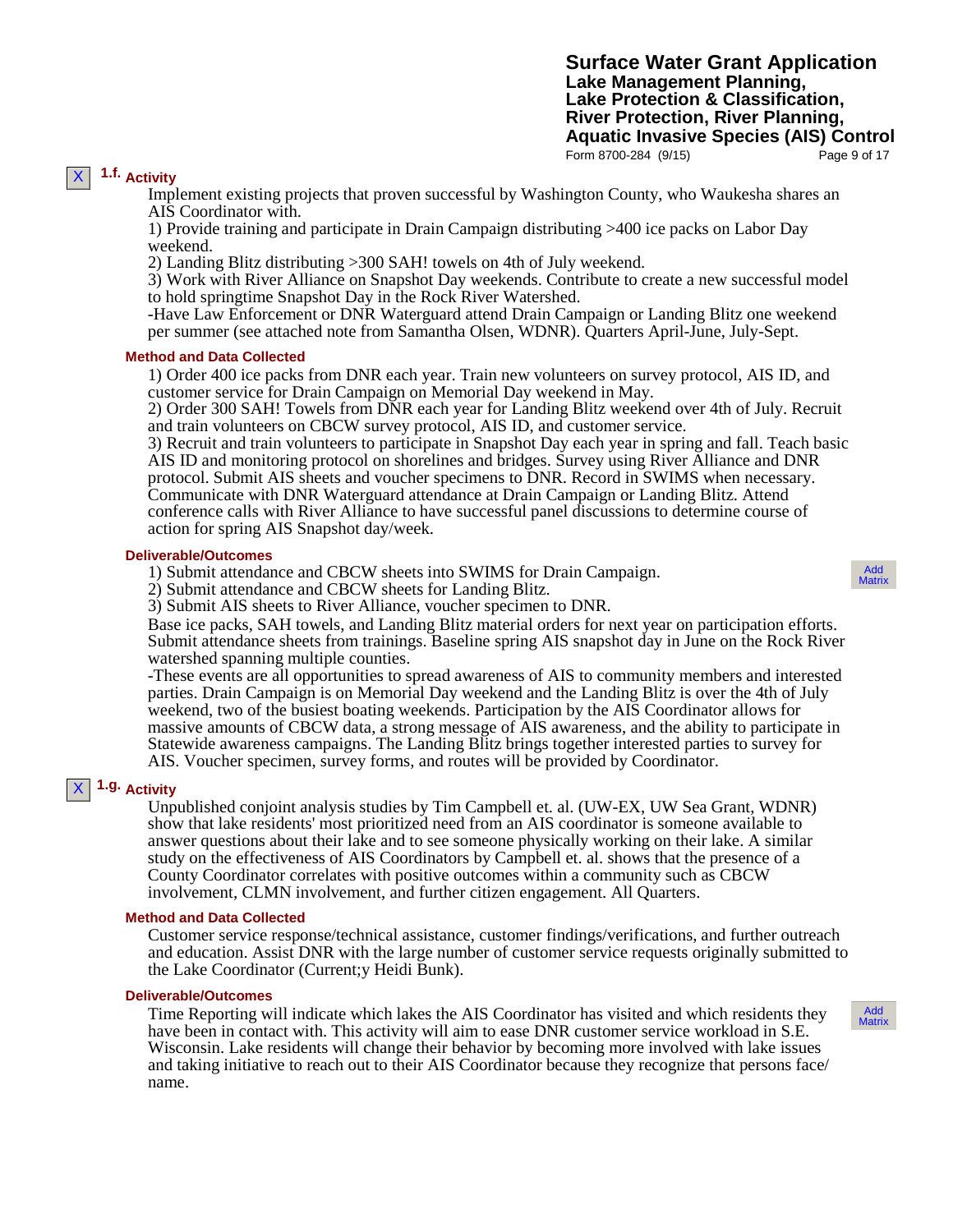**Surface Water Grant Application Lake Management Planning, Lake Protection & Classification, River Protection, River Planning, Aquatic Invasive Species (AIS) Control** Form 8700-284 (9/15) Page 10 of 17

## **2. Goal/Job Objective:**

X

OBJECTIVE 2: Two-million people live within a 90 minute drive of over 50 public access points in Waukesha County, including 7 lakes >500 acres. AIS are well established within the County with some known NR40 prohibited species being prevalent. In 2016, preliminary AIS data was collected, organized and mapped in conjunction with the Southeastern Wisconsin Regional Planning Commission (SEWRPC). Waukesha County will partner with SEWRPC and Washington County to assess the prevention impact, ecosystem benefit, and extent of pioneering populations, as measured out and described in a County-wide Strategic Plan that meets the Requirements of NR 198.43. The Strategic Plan will point out the extent to which new pioneering AIS as described by NR 198.12 (8) affect waters within the County and provide specific options for control. The Strategic Plan will address lakes that need to be surveyed, and focus on any Outstanding and Exceptional Water Resources within the County. The plan will also define the CBCW program that the AIS Coordinator will lead. It is important to note that 50% of CBCW efforts will be spent on lakes over 500 acres or that have DNR Prohibited species.

#### **2.a. Activity** X

The LRD will work with County Board to create a County-wide AIS Strategic Plan that meets the specifications of NR 198.43 and is submitted for review to the DNR by January 2018. Present and work with County politicians to present a common idea focusing on the importance of long-term AIS prevention efforts. Use AIS Coordinator position as a platform for the community on which local Lake Groups can bring policy ideas forward, and ordinances and laws can be brought to County Board with community support. Partner with SEWRPC to write these common ideas, potential ordinances, and laws into County-wide Strategic Plan. All Quarters.

#### **Method and Data Collected**

Work closely with SEWRPC and a local AIS Plan Advisory Committee to develop Strategic Plan, following the example of Washington County. Keep open line of communication between AIS Coordinator and Board representatives of County Lakes. Make plan available to public on-line. Preliminary lake data was collected by AIS Coordinator/SEWRPC in 2016.

#### **Deliverable/Outcomes**

Published AIS Strategic Plan submitted for DNR review. Potential for final approved plan to be available on Waukesha County website by January 2018. Long-term plans to be defined in initial AIS Strategic Plan as discussed by Board. The plan will serve to guide Lake Groups through future management decisions as well as be an access point for pertinent lake and river information within the County.

#### **2.b. Activity** X

Evaluate the ecosystem benefit of preventing AIS in Waukesha County by focusing on Genesee Creek, Mukwanago River, and Portions of the Oconomowoc River designated as Exceptional Water Resources (EWRs). Protect and improve the NW quadrant of Waukesha County, known as "Lake Country," where most of the largest lakes are concentrated and communities are rooted on the lake shores. Quarters April-June, July-Sept.

#### **Method and Data Collected**

LRD will conduct Early Detection and Monitoring methods as established by the DNR on portions of Genesee Creek, Mukwonago River, and designated EWR portions of the Oconomowoc River. Snapshot Day activities will focus on the EWR designated rivers.

### **Deliverable/Outcomes**

River survey data will be reported in SWIMS, and Snapshot Day data will be shared with River Alliance and WDNR. Waukesha County currently does not have baseline data for these rivers. This initial data will be put in Strategic Plan and will be available for future management use, AIS related or not.

## **2.c. Activity**

X

Outline the prevention impact of established NR40 Prohibited and Restricted species of AIS in Strategic Plan. Focus on pioneering invasive species as defined by DNR section 198.12(8) that have the potential for a high risk of spread such as starry stonewort, java water dropwort, and reed mannagrass. Include in Strategic Plan submitted for DNR review in January 2018.

Add Matrix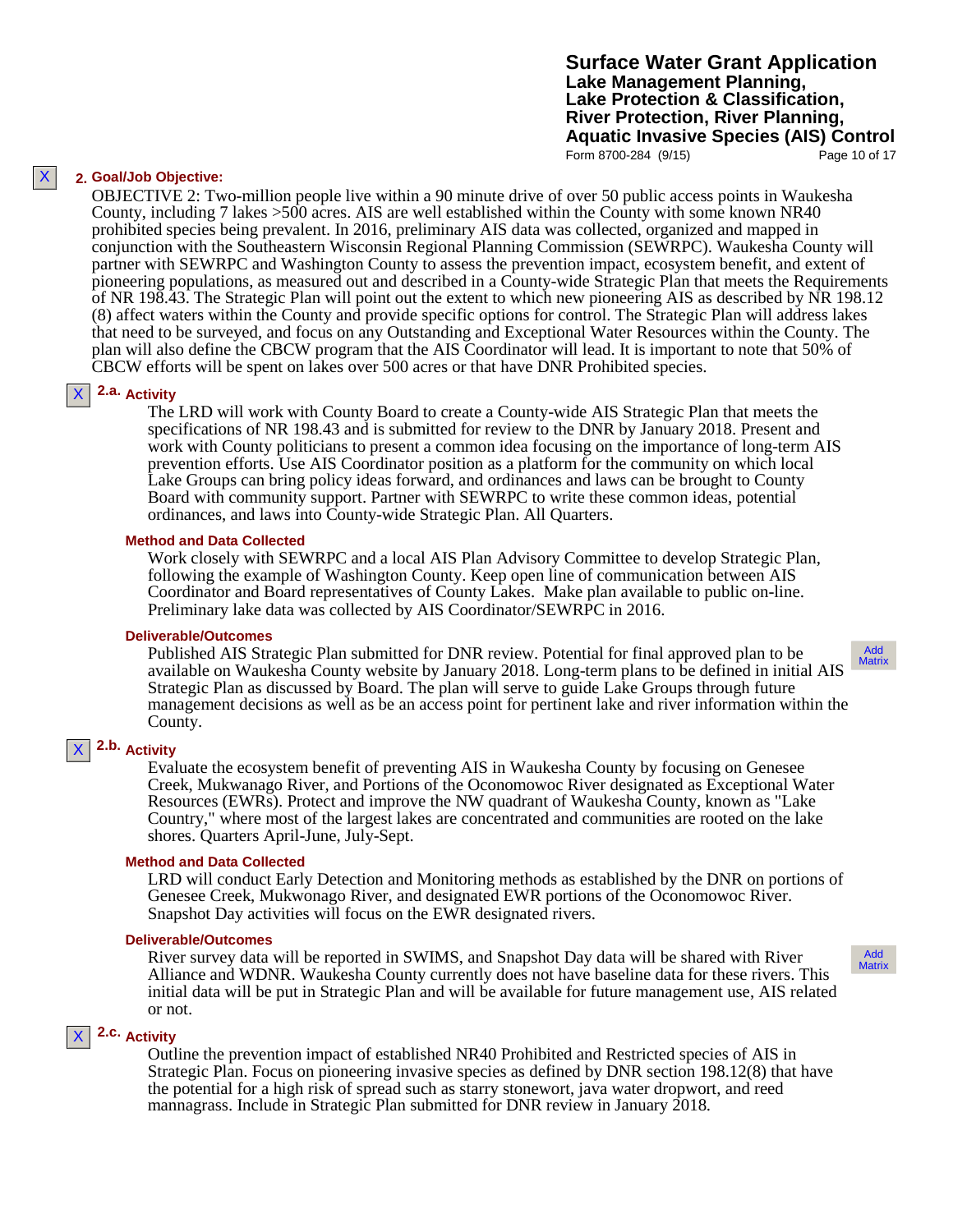## **Surface Water Grant Application Lake Management Planning, Lake Protection & Classification, River Protection, River Planning, Aquatic Invasive Species (AIS) Control** Form 8700-284 (9/15) Page 11 of 17

Add Matrix

### **Method and Data Collected**

Within the Strategic Plan, the LRD and SEWRPC will define waters in the County that contain NR40 Prohibited and Restricted species and have a high risk of spread (lakes greater than 500 acres and all boatable rivers that meet or exceed the minimum boating access criteria in NR1.91(4) or wetlands greater than 500 acres in public ownership) which are Lac La Belle (1,154 acres), Pewaukee Lake (2,437 acres), Lake Nagawicka (981 acres), Okauchee Lake (1210 acres), Oconomowoc Lake (818 acres), Pine Lake (711 acres), and Big Muskego Lake (2,194 acres).

### **Deliverable/Outcomes**

High risk waters will be defined in Strategic Plan that will be submitted to DNR for review by January 2018. NR40 Prohibited species in County will be listed in plan. NR40 Restricted species within the County will be included in plan. NR40 species that are not yet in the County, but have high invasion risk will be included in plan as a "watch out for these potential invaders" section.

#### **2.d. Activity** X

Determine the extent of AIS within Waukesha County waterbodies with a focus on the high amount of lakes with public access within the County. LRD will work with DNR and stakeholders to provide point-intercept (PI), meander, and early detections surveys and viable options for successful control. Describe in Strategic Plan. Continue to monitor affected water bodies to determine presence/absence of AIS and distribution of AIS populations within County landscape. Quarters April-June, July-Sept.

## **Method and Data Collected**

Meander, PI, snorkel, dive and riverine surveys will be conducted on all surface waters using DNR protocol. Rakes on poles and ropes will be used. Strategic Plan reporting will follow DNR protocol and include maps, species presence/absent, AIS present, and include details on aquatic vegetation for each lake. Data will be entered by County staff.

#### **Deliverable/Outcomes**

Professional monitoring reports included in Strategic Plan to be shared with WDNR and the general public on the County web site.

#### **2.e. Activity** X

Land Resources Division will conduct minimum of 600 hours of CBCW. In 2016, LRD AIS Team spent 207 hours doing CBCW and reached out to 2164 people; 55% of this was on lakes >500 acres. In 2017-2019, at least 200 hours of CBCW will occur each year per intern. We want to maintain a presence throughout lakes in the County, but get the percentage up to 70% of CBCW focused on lakes >500 acres or with NR40 Prohibited species. Starry stonewort is present in Big Muskego (>500acres) and Little Muskego (470 acres) Lakes.

#### **Method and Data Collected**

Staff will be trained in CBCW protocols. CBCW data collection and SWIMS data entry will be practiced. Lakes inspected will have been deemed high priority and will be determined by: invasive species present, large number of boaters, and lake size. At least 25% of inspections will be conducted at County boat launches. Big and Little Muskego Lakes will be considered high priority because they are an AIS source water of NR40 invasive species starry stonewort, and CBCW efforts will be scheduled in conjunction with those Lake Association grant awards.

#### **Deliverable/Outcomes**

CBCW inspection data delivered into SWIMS database. Summaries from LRD staff/updates on social media and photos. CBCW is one method of outreach/action that prevents multiple species from spreading. Focusing on CBCW surveys changes boater behavior. After hearing the CBCW message, boaters learn not to transport vegetation or water, preventing the spread of AIS between lakes. CBCW surveys also provide a plethora of data on where boaters travel, and what time of year is busiest at launches.



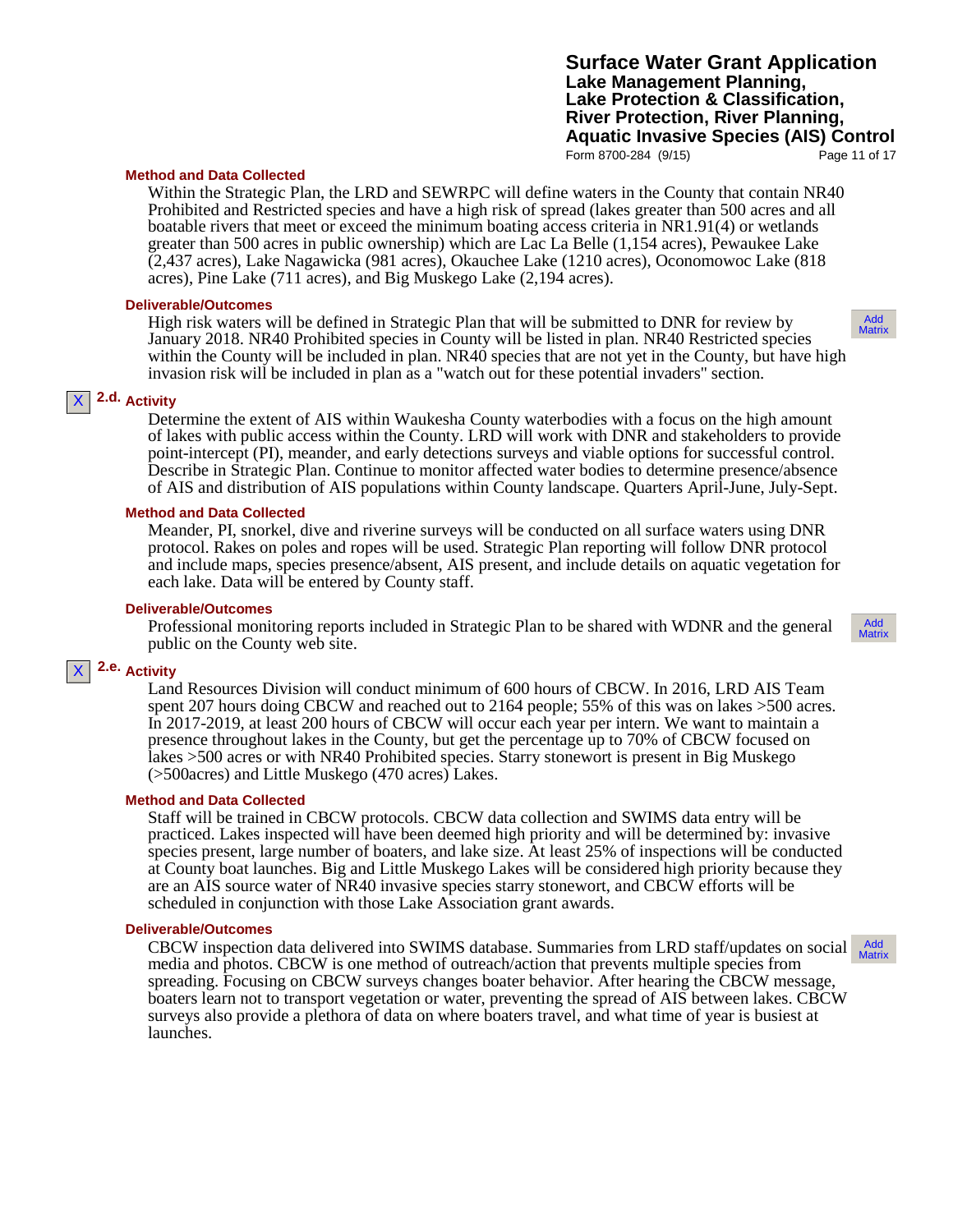**Surface Water Grant Application Lake Management Planning, Lake Protection & Classification, River Protection, River Planning, Aquatic Invasive Species (AIS) Control** Form 8700-284 (9/15) Page 12 of 17

#### **3. Goal/Job Objective:** X

OBJECTIVE 3: Ensure long-term and future success through strategic project management, experienced county staff, and by incorporating AIS control into established partnerships, and community priorities, programs and events. Pursue goals congruent with Waukesha County Land and Water Resource Management Plan in conjunction with State initiatives and protocols. Conduct early-detection monitoring on the 17 lakes over 100 acres that have multiple public accesses. Conduct control efforts, restore, or monitor a minimum of 4 AIS affected wetlands or shorelines. Input collected data into SWIMS database during the project period.

#### **3.a. Activity**  $\mathsf{X}$

Annually hire AIS Summer Interns to perform monitoring, restoration (i.e. re-seeding disturbed areas), and outreach projects on wetlands and shore lands. Interns will monitor a minimum of 5 sites per season using established WDNR and CLMN protocol. Interns will be responsible for CBCW inspections, AIS monitoring, distributing outreach materials, data collection, leading and participating in education/outreach events, workshops, etc. Interns will assist AIS Coordinator in point-intercept, diving, and meander surveys. Interns will sometimes assist/present with SEWRPC, volunteer groups, or Lake Groups. Intern positions will be hired at intern-level pay grade starting at \$10.19/hour with the ability for a raise each season. Interns will also be responsible for data entry and plant pressing. Quarters April-June, July-September.

### **Method and Data Collected**

Staff will follow early detection and monitoring methods as established by the DNR. PI survey, snorkel, and diving meanders will be used to measure presence of AIS. CLMN monitoring will take place when CLMN volunteers are present and will include secchi depth, dissolved oxygen, and species present/absent. Data will be recorded in SWIMS database. Restoration and control of AIS- affected landscapes will be conducted according to the latest restoration/control methods including reseeding areas that have been disturbed, placing biocontrol beetles in areas, etc. Many of these projects will involve surrounding communities by reaching out via posters, emails, E-news, Facebook and Twitter posts. Lake Groups will also be informed at annual meetings and by press releases.

#### **Deliverable/Outcomes**

Successfully hire intern by late May/early June. Maps and professional monitoring reports and summaries detailing the presence/absence of AIS will be provided. All survey results will be entered into SWIMS database. Submit photos and attendance sheets from outreach events. Provide list of water bodies monitored, Facebook/Twitter posts, E-news, press releases, as well as pressed plants and voucher specimens. Having an AIS intern in the field helps the County AIS program by extending partnerships, creating more contacts within the community, assisting community partners with AIS related projects, and having more boots on the ground within the AIS program.

## **3.b. Activity**

X

Work with 3 established river watershed protection plans that include AIS components, with one being listed as an Exceptional Water Resource (EWR).

1) The Pebble Creek Watershed Protection Plan was written by the Pebble Creek Watershed Advisory Committee and SEWRPC.

2) On the Mason Creek watershed, SEWRPC, along with the North Lake Management District, Wisconsin Department of Natural Resources (WDNR), Tall Pines Conservancy, Carroll University, Trout Unlimited, University of Wisconsin-Milwaukee, Waukesha County, and Washington County are working together as partners in the Mason Creek Watershed Protection Plan program. Mason Creek has a long history of monitoring, from 1996 to present by citizen based stream monitors. 3) Friends of the Mukwonago River is an active organization that works to maintain the Mukwonago River status as an EWR.

AIS Coordinator will help host and participate in field days. Quarters April-June, July-Sept.

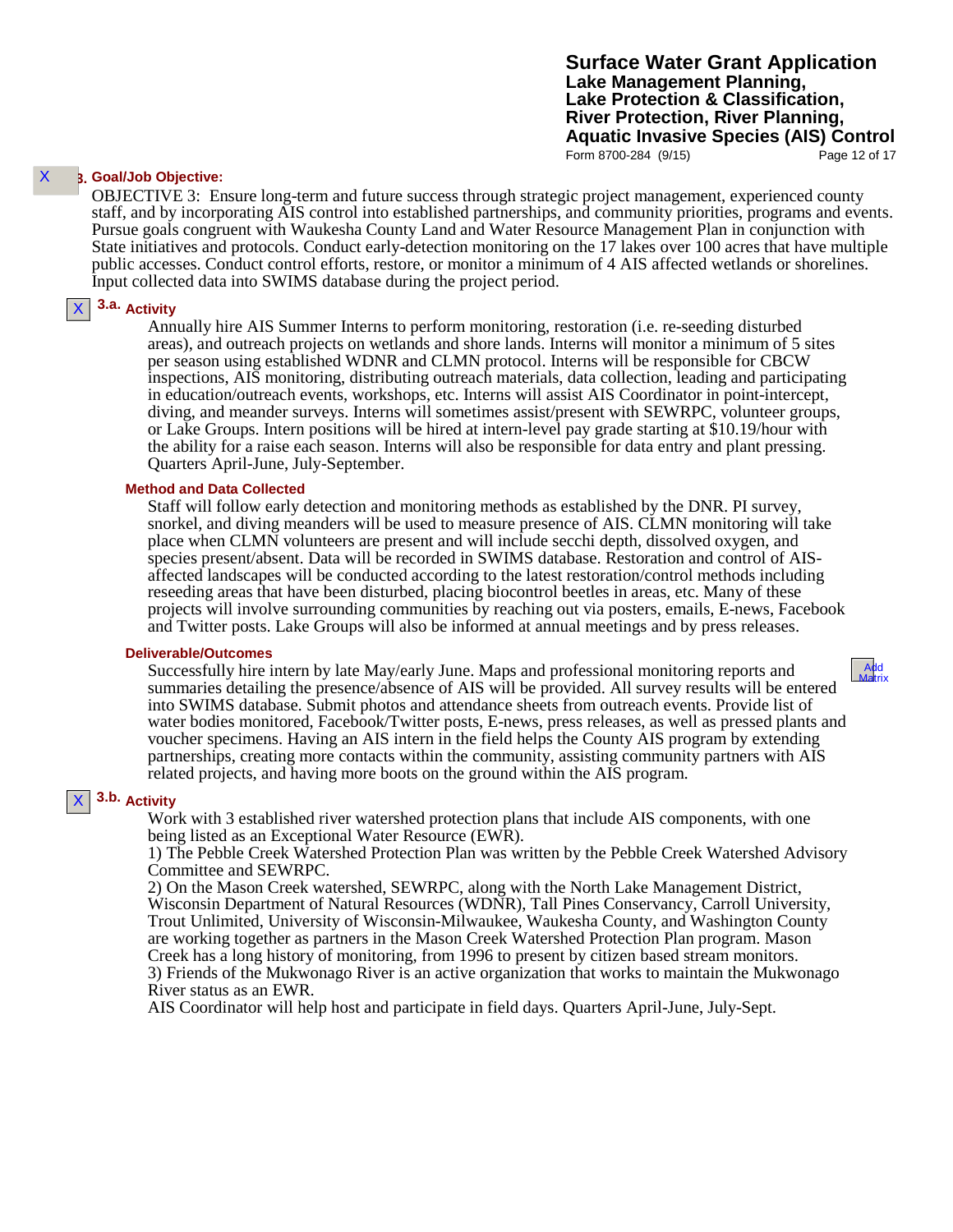## **Surface Water Grant Application Lake Management Planning, Lake Protection & Classification, River Protection, River Planning, Aquatic Invasive Species (AIS) Control** Form 8700-284 (9/15) Page 13 of 17

#### **Method and Data Collected**

1) Pebble Creek Watershed Protection Plan, written in 2008 is a comprehensive plan to protect Pebble Creek, a Cold Water Resource located in the center of the County. AIS coordinator will conduct monitoring to update AIS data within Pebble Creek. Will report data in SWIMS. 2) On Mason Creek, also listed as a Cold Water Resource, AIS Coordinator will work with established partners and citizen based stream monitors to keep updated records of AIS within the Mason Creek Watershed. Will make sure SWIMS database stays updated.

3) AIS Coordinator will conduct stream surveys for AIS within the Mukwonago River and report any new findings to WDNR. Will document surveys in SWIMS database.

#### **Deliverable/Outcomes**

Reports in SWIMS, supporting established watershed protection goals. Time reporting. Photos of field days. Participant attendance sheets. Focusing on the these resources is beneficial from an AIS, land use, and groundwater standpoint. Measuring presence/absence of AIS on these rivers will provide updated data that can be used to write and maintain plans that focus healthy water, AIS related or not.

#### **3.c. Activity** X

Continued early detection monitoring and control of known DNR Prohibited species across the landscape of Waukesha County: starry stonewort in Big Muskego and Little Muskego Lakes, reed mannagrass on the Bark River, and java water dropwort on the Bark River. Manage rapid response or other projects where needed, and partner with affected or relevant organizations to efficiently write plans and see through management of species. Act as a resource in rapid response grants, bringing partners together. Monitor for new AIS infestations using DNR protocol. Take lead role when available. Quarters April-June, July-Sept.

#### **Method and Data Collected**

Schedule PI and meander surveys in correlation with DNR research on suspect bodies of water. Meet with DNR to discuss control methods and implement accordingly. Reach out and respond to affected partners where appropriate. Participation in AIS Snapshot Days. Record all data in SWIMS.

### **Deliverable/Outcomes**

Submit early detection data on any new populations of AIS. Staff will map populations of DNR Prohibited species and management options will be outlined in Strategic Plan. Staff will be available for technical assistance and will submit and follow rapid response framework. AIS Coordinator will detect new species of AIS early and initiate rapid response framework as soon as detection occurs working with DNR and other appropriate parties. This activity should ease the workload of some current DNR Lakes employees and enhance partnerships with organizations affected by AIS.

## **3.d. Activity**

X

Continued monitoring and control of known DNR Restricted species across the landscape of Waukesha County e.g. zebra mussels, curly-leaf pondweed, Eurasian water-milfoil. Monitor for new AIS infestations using DNR protocol. Manage rapid response or other projects where needed, and partner with affected or relevant organizations to efficiently write plans and see through management of species. Be a resource and lead role for rapid response grants. Train other County staff to identify AIS species, and incorporate into All Quarters.

#### **Method and Data Collected**

Schedule surveys in correlation with DNR research. Conduct PI and meander surveys on suspect bodies of water. Meet with DNR to discuss control methods and implement accordingly. Record all data in SWIMS. Reach out to appropriate partners affected by AIS in County.

#### **Deliverable/Outcomes**

Early detection data on any new populations of AIS. Maps of populations of DNR Restricted species and management options outlined in Strategic Plan. Enhanced partnerships with organizations affected by AIS. Complimentary management regarding County staff recognizing AIS and reporting to AIS Coordinator who will then take appropriate action. Successful management through control projects. Will be available to manage projects or delegate tasks to the appropriate party.



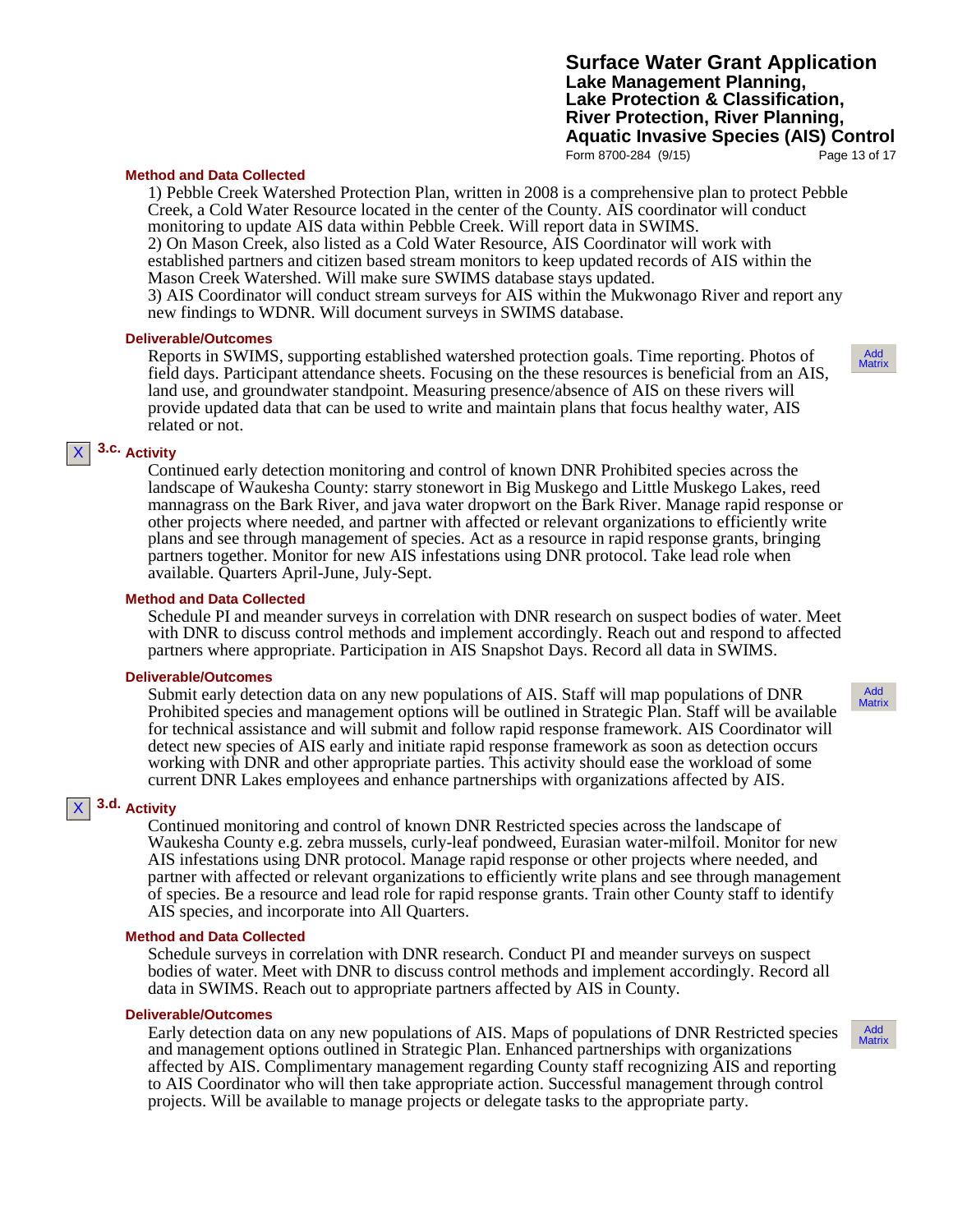**Surface Water Grant Application Lake Management Planning, Lake Protection & Classification, River Protection, River Planning, Aquatic Invasive Species (AIS) Control** Form 8700-284 (9/15) Page 14 of 17

Add Matrix

Add **Matrix** 

## **3.e. Activity**

X

Build volunteer base and financial partnerships with local Lake Groups to make the County AIS program more effective. Share information, coordinate local efforts, and obtain financial support to maintain and expand program activities and target limited resources to where they are needed most. Focus on gathering data and writing Strategic Plan for many water bodies that have never obtained a DNR grant award. Build financial support within the community, strategically partnering with organizations that have invested interests in water quality and AIS, off setting Waukesha County's ask State share request from 75% down to 70%. Gain at least \$9,000 of cash support each year. The first year, financial commitment from Lake Groups will be allocated toward the completion of the AIS Strategic Plan. The second and third year, Lake Group donations will be used to hire a second intern to conduct CBCW, CLMN, train volunteers, and assist AIS Coordinator and partners as described in 3.a. above.

#### **Method and Data Collected**

Will continue expanding email list for "Waukesha County Lake Groups" for monthly AIS Updates, attend Lake Group meetings, work with Lake Groups through AIS issues, and continuously line up support. Build substantial and diverse in-kind and donated labor from passionate lake members on different lakes by having AIS Coordinator be a resource that Lake Groups can use and work through complex AIS issues with. Use donated in-kind match and cash donations from Lake Groups to offset grant amount applied for. Use in-kind and donations to offset cost of SEWRPC Strategic Plan for the first year of grant, and to offset cost of additional interns to conduct Clean Boats, Clean Waters for the second and third year of grant.

### **Deliverable/Outcomes**

Sustain good working relationships with Lake Groups, freely shared AIS information from Waukesha County, coordinated AIS program efforts among the numerous lakes, and a minimum of \$9,000 in financial support from Lake Groups each year to pay for Strategic Plan and to assist in funding additional summer interns. We will see double the hours of CBCW outreach in County after 2nd intern is hired. Strategic plan written in conjunction with SEWRPC and submitted to DNR for review by January 2018.

#### **3.f. Activity** X

Monitor and include Spring Lake, an Outstanding Water Resource (OWR), in Strategic Plan.

#### **Method and Data Collected**

LRD will follow DNR protocol to conduct PI and Meander (snorkel, dive) surveys of Spring Lake. Maintain Spring Lakes status as an OWR and use as an example of a good water resource in SE WI.

#### **Deliverable/Outcomes**

PI or meander data. AIS information entered into SWIMS. Monitoring Spring Lake will provide baseline data for future surveys.

#### **3.g. Activity** X

Through training, incorporate complimentary management into existing community programs so they become "standard operating procedure" with or without State grant funds. One example is 6 seasonal staff hired by the County each year to monitor fee payment at County-owned boat launches. Another example is County staff conducting stormwater pond maintenance inspections and reporting AIS to AIS Coordinator. Any community sponsored event that involves boating could also be included.

### **Method and Data Collected**

The AIS Coordinator will train applicable County and community staff or volunteers on AIS issues, laws, and best practices. While carrying out their normal duties, these trained staff will be able to apply their knowledge, identifying AIS issues, educating the public, and offering control strategies with assistance from the AIS Coordinator.

#### **Deliverable/Outcomes**

Non-grant reliant County and municipal staff trained in AIS issues, education and control, applying their knowledge to their daily activities. AIS found by LRD employees reported to AIS Coordinator who will take correct course of action and respond appropriately.

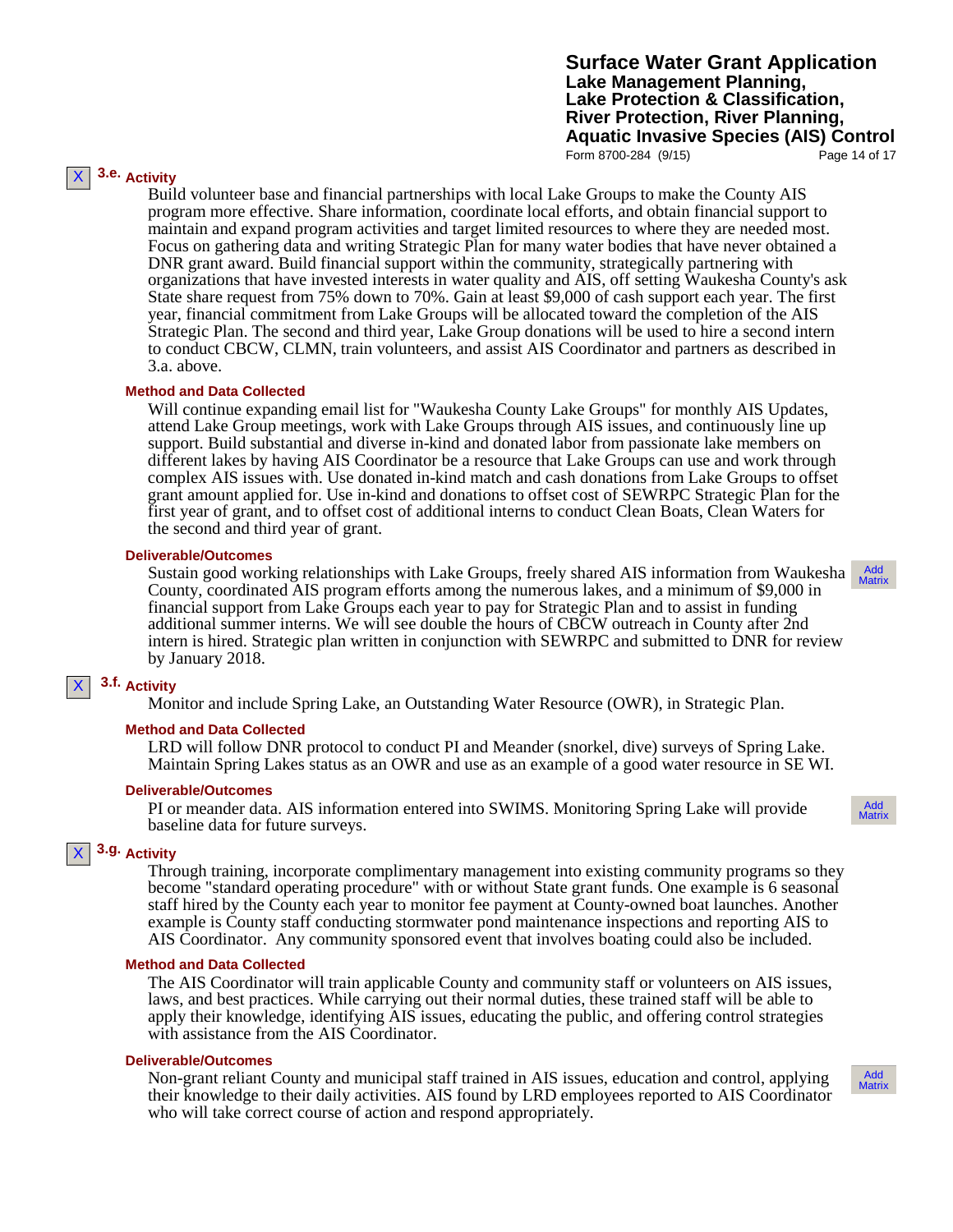Add Goal

### **4. Goal/Job Objective:**

OBJECTIVE 4: Maintain and expand research partnerships with the University of Wisconsin - Stevens Point Herbarium and the New York Botanical Garden, and Carroll University. Expand research partnerships where applicable throughout duration of grant.

## **4.a. Activity**

Collect voucher specimen from lakes within Waukesha County. Press voucher specimen and add to collection in the University of Wisconsin - Stevens Point Robert Freckmann Herbarium where they will be kept safe and in order (see attached letter).

### **Method and Data Collected**

Voucher specimen from each lake surveyed if no voucher has yet been collected. Maintain lists of lakes that have had vouchers collected and work with UWSP Robert Freckmann Herbarium to maintain updated lists. Meet with herbarium scientists once during winter each year to deliver specimens and verify plant IDs.

#### **Deliverable/Outcomes**

Expanding database of vouchered plant specimens from Waukesha County in the UWSP Herbarium. Plant IDs from area lakes will be preserved for generations, allowing a legacy of what plant life occurred during 2016-2019.

#### **4.b. Activity** X

Work with WDNR Lake Ecologist (currently Scott VanEgeren) and the New York Botanical Garden scientists at the Cullman Program for Molecular Systematics to develop and conduct dessication studies on the NR40 prohibited species starry stonewort. Base management plans for starry stonewort off results of studies. Rely on experts at NYBG for verification of any newly discovered algae species.

### **Method and Data Collected**

Collect bulbils from treated and non-treated areas of various lakes containing starry stonewort within Waukesha County. Use rakes on poles and rakes on ropes during studies. Send to NYBG for verification and dessication studies. Rely on experts at NYBG for verification of any new discovered algae species.

### **Deliverable/Outcomes**

Results will infer how long starry stonewort can last being frozen or dried out while maintaining viability. Results of this study will have management implications on drawdowns to control SSW. It will also have implications on how long SSW can last outside the water on traveling boats. Management of SSW will be based on these results.

## **? D. Role of Project in Planning/Management of Water Body**

Numerous local DNR-approved lake management plans address the AIS problem in Waukesha County, describing monitoring and prevention efforts such as those presented in this grant application, however, a number of local lakes have outdated information or none at all. With numerous lakes often frequented by boaters from super spreader Lake Michigan, the Waukesha County Land and Water Resource Management Plan also recognizes the role of education in AIS control.

The AIS Strategic Plan will become an addendum to the County Land and Water Plan, and will actively update existing Lake Management Plans within the community. LRD staff constantly monitors and administers over 600 erosion control and stormwater ordinances in 13/16 townships, and actively inspects stormwater ponds and erosion sites for AIS. The County has recently updated stormwater and shoreland ordinances to meet new State standards.

A TMDL plan has been approved for the Rock River Basin (34% of county) and an Adaptive Management Plan has been approved for the Oconomowoc River Watershed (11% of county), which is part of the Rock River Basin. Both of these plans include the "Lake Country" area (Bark River and Oconomowoc River Watersheds). A 9-key element watershed protection plan is also near completion for the Mason Creek Watershed, which is part of the Oconomowoc River chain that drains directly to North Lake. Controlling AIS in Lake Country will have a positive impact, improving water quality in the river systems that connect many of these lakes.

Watershed protection plans have also been adopted for Pebble Creek (3% of County), Pewaukee River (7% of County) and the Mukwonago River (8% of County), all of which are part of the Fox River Watershed.



Add Matrix

X

X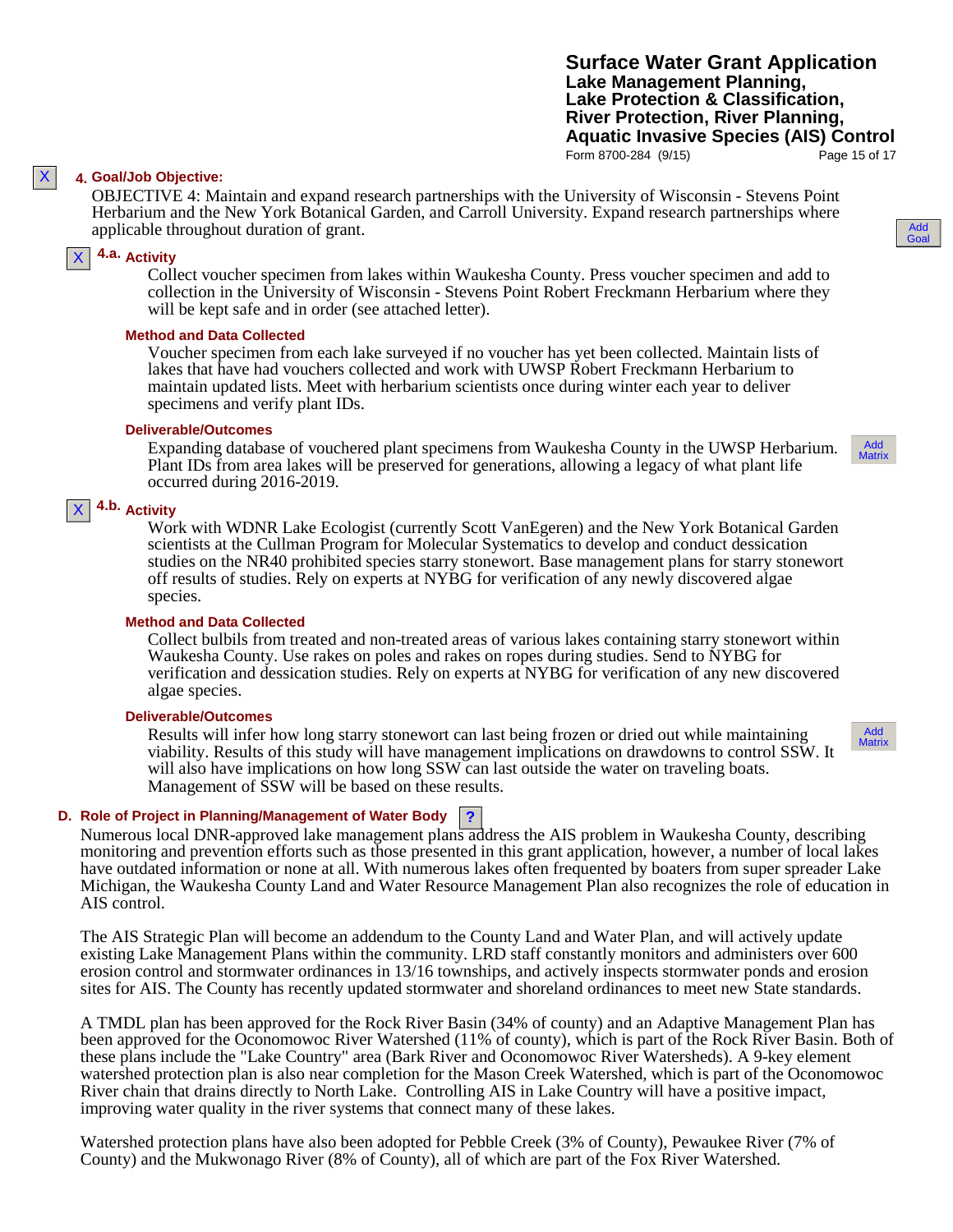**Surface Water Grant Application Lake Management Planning, Lake Protection & Classification, River Protection, River Planning, Aquatic Invasive Species (AIS) Control**<br>Form 8700-284 (9/15) Page 16 of 17 Form 8700-284 (9/15)

Everything in this proposed project will compliment the above noted planning efforts by freely sharing AIS information, coordinating AIS prevention and control efforts, and targeting future efforts through a County-wide AIS Strategic Plan.

## **? E. Existing and Proposed Partnership**

The County will rely on Washington County, with whom we will continue to share (50% time) of an experienced AIS Coordinator. Through this successful model, state grant funds are focused on AIS work during peak summer months by allowing the hiring of additional full time summer AIS intern(s). This program will also build on intergovernmental agreements with 33 local communities for stormwater and recycling education services.

The PL program through 4H in Washington County will expand to Waukesha Co.

SEWRPC employs some of the most experienced planning and AIS professionals in the region. Their extensive expertise in compiling existing lake data, completing surveys where needed, writing the AIS Strategic Plan and providing GIS maps will be critical for the success of the project in the long term.

River Alliance will be a partner in Waukesha County, collaborating to successfully implement new Snapshot Days.

SEWISC will be an integral partner as we have created maps and will continue to work on rapid response projects.

Local organizations (listed in Section 5) have become integral partners in the AIS program providing both in-kind (time, boat use, data, etc.) and direct financial contributions. With >\$9,000/year cash contributions from these groups, Waukesha County will hire a 2nd full time AIS Summer Intern for 2018 and 2019.

The DNR has been instrumental in preparing this grant application and will continue to be relied upon for financial and technical support.

# **? F. Plan for Sharing Results**

The County will maintain an email list for Lake Groups and other interested parties so that AIS program updates can be distributed on a regular basis in an E-news format with web links for further information. This is similar to how the County currently handles stormwater and recycling program updates with our 33 community partners. All assembled AIS data will be compiled and summarized in easy to understand tables and lake maps, entered into SWIMS, and personally presented to lake and community groups upon request.

An AIS section has been set up on the County web page to post all newsletters, survey data, lake maps, and other program information. Press releases and targeted press contacts/stories will be used to announce special AIS events, survey findings, or seasonal educational messages.

The County will use Facebook, Twitter, and other relevant social media to distribute data to public as well as share pictures, events, success stories, and warnings to the public.

During 2017, the County will gage interest among the Lake Groups about resurrecting the Waukesha County Lakes Association to share AIS information and provide future workshops for lake residents. This association previously existed, but was eliminated in 2000. The Newly formed Clean Lakes Association has the potential to fill this role.

## **? G. Other**

The budget in section 5 shows that Waukesha County is asking for a 70% State grant, demonstrating the strong local support for the program from at least 13 lake organizations and the County, including monitoring 5 County-owned boat launches for AIS without state funding.

Additional donated value may be added to the budget later if more local Lake Groups financially contribute to the project. All budgets are based on a project period of February 15, 2016 to December 31, 2019.

Waukesha County LRD has met with DNR Lakes Specialist and Grant Specialist at multiple preliminary grant meetings, and have based this grant application off of DNR recommendations.

An intergovernmental agreement was executed with Washington County in 2016 to share the AIS Coordinator position (see attached note). The Coordinator will remain a Washington County employee, but will provide 50% of their time for technical and educational assistance to Waukesha County on a reimbursement basis. All Interns will be